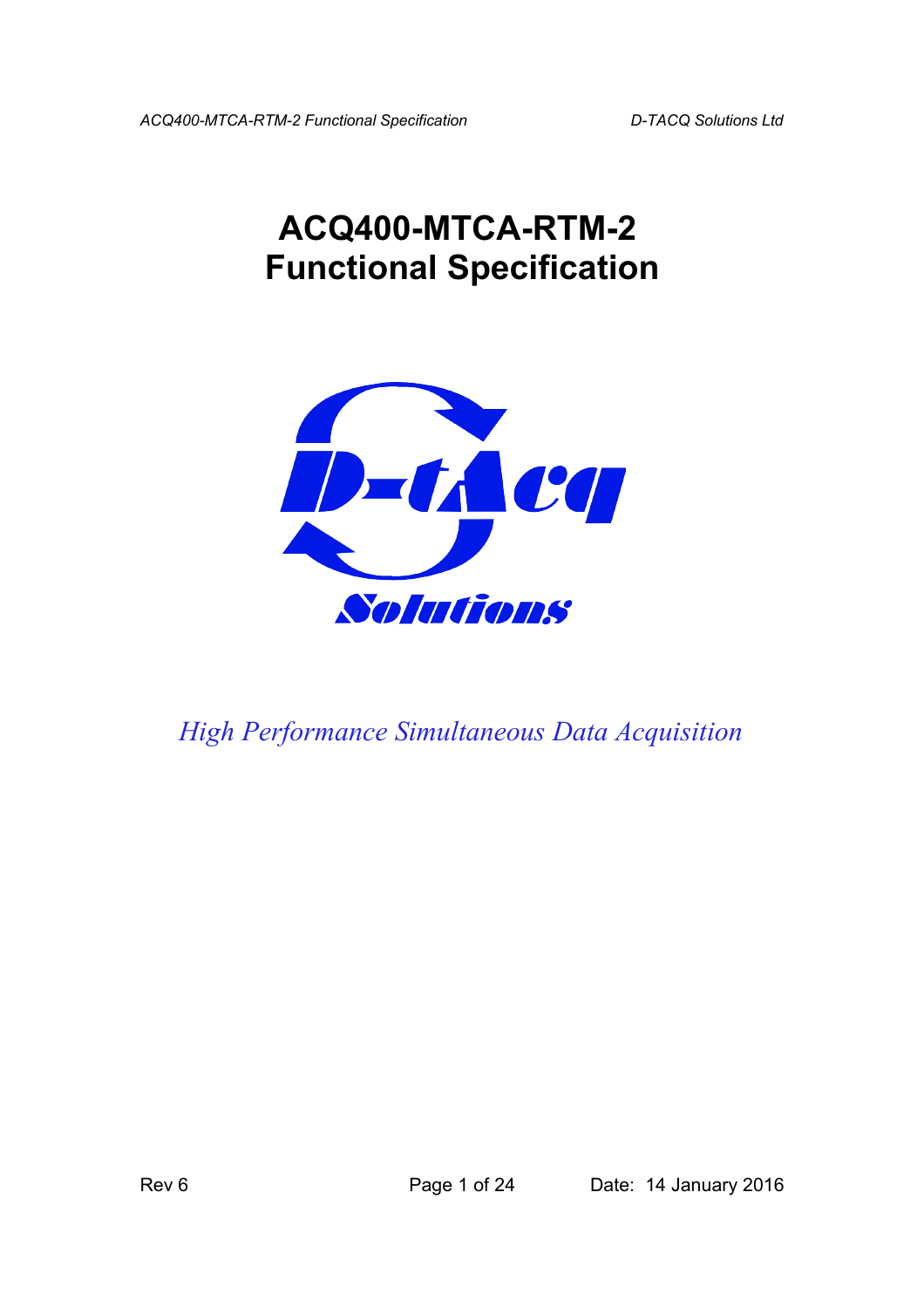## Document Revisions

| <b>Date</b>  | <b>Notes</b>                                                                                                                                                                                                                                                                                                                          | <b>Author</b>                |
|--------------|---------------------------------------------------------------------------------------------------------------------------------------------------------------------------------------------------------------------------------------------------------------------------------------------------------------------------------------|------------------------------|
| 11 Mar, 2015 | <b>Initial Release</b>                                                                                                                                                                                                                                                                                                                | Peter Johnston               |
|              | Clarifications on power sequencing [amended<br>4.2.1.1.1], single-ended signals [added 3.2],<br>table updates [5], provision for I <sup>2</sup> C testing [3.4.1,<br>RP30 pins B7, B8, D7, F7] and possible +VADJ<br>supply via AMC [3.4.2, pins D4, D5, D6].                                                                         | Peter Johnston               |
| 7 Apr, 2015  | Added electrical specification for $1^2C$ pins [3.4.1,<br>RP30 pins B7, B8, D7, F7], updated I <sup>2</sup> C<br>description [4.2] and clarified trace length<br>matching [3.3].                                                                                                                                                      | Peter Johnston               |
| 5 Nov, 2015  | Updated for Rev B. Changed management I <sup>2</sup> C<br>devices [4.1] and removed a section on $l^2C$<br>recommendations [4.2] to match the board.<br>Added Rev A section [7] for reference for<br>previous board versions. Amended the Signalling<br>Levels and Front Panel Clock sections [3.2, 4.3]<br>to reflect Rev B changes. | Peter Johnston               |
|              | Added note regarding D1.1 DESY Zone 3<br>Recommendation support. [3.4.3]                                                                                                                                                                                                                                                              | Peter Johnston               |
| 14 Jan, 2016 | Added Drawing 2 showing Analogue Power<br>Selection Switch location.                                                                                                                                                                                                                                                                  | Peter Johnston               |
|              |                                                                                                                                                                                                                                                                                                                                       |                              |
|              |                                                                                                                                                                                                                                                                                                                                       |                              |
|              |                                                                                                                                                                                                                                                                                                                                       |                              |
|              |                                                                                                                                                                                                                                                                                                                                       |                              |
|              |                                                                                                                                                                                                                                                                                                                                       | 24 Mar, 2015<br>12 Nov, 2015 |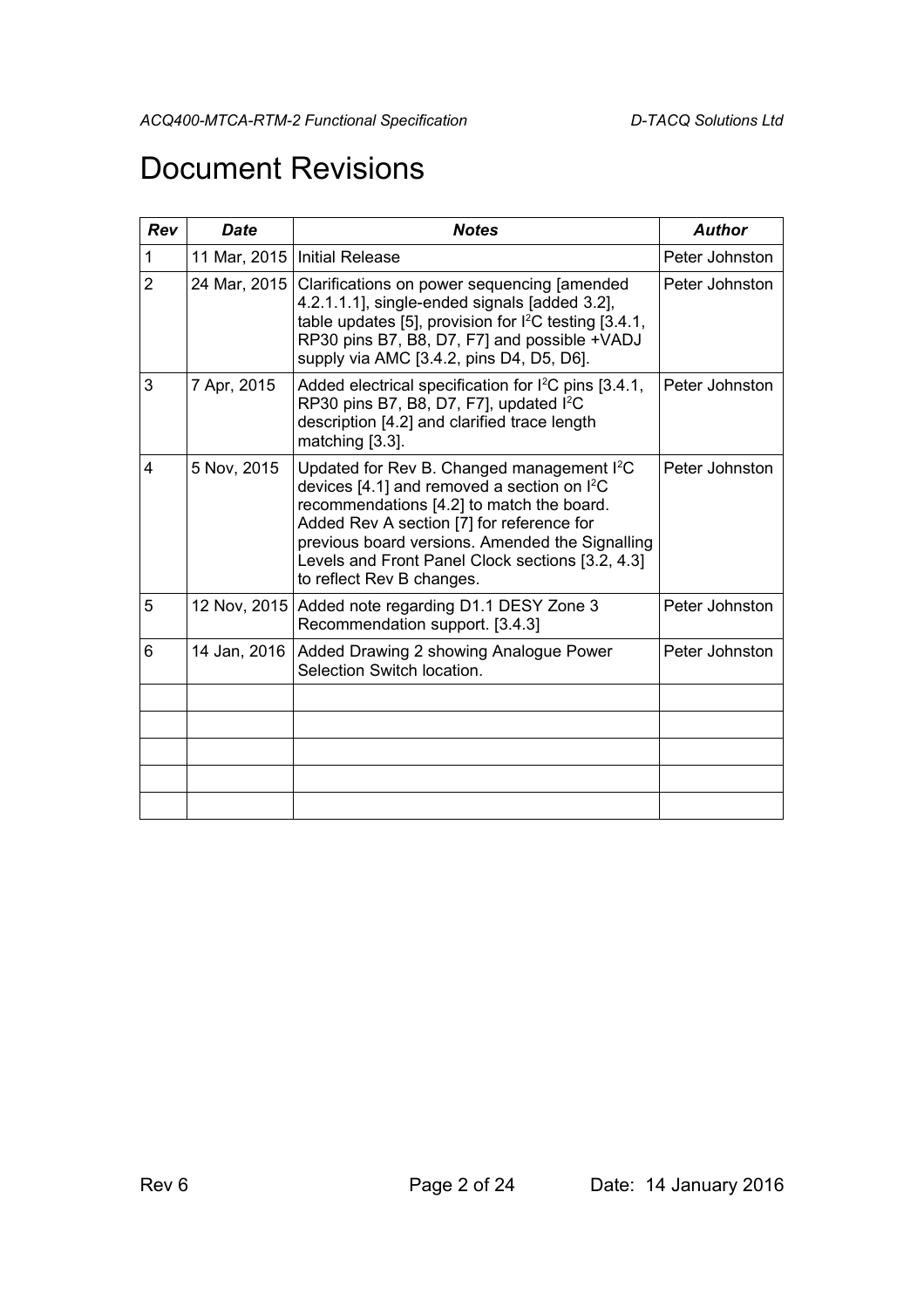## **Table of Contents**

| 3.4.3 D1.1 DESY Zone 3 Recommendation Support13 |  |
|-------------------------------------------------|--|
|                                                 |  |
|                                                 |  |
|                                                 |  |
|                                                 |  |
| 4.1.3 LEDs and Hot Swap Handle GPIO Expander 14 |  |
|                                                 |  |
|                                                 |  |
|                                                 |  |
|                                                 |  |
|                                                 |  |
|                                                 |  |
|                                                 |  |
|                                                 |  |
|                                                 |  |
|                                                 |  |
|                                                 |  |
|                                                 |  |
|                                                 |  |
|                                                 |  |
|                                                 |  |
|                                                 |  |
|                                                 |  |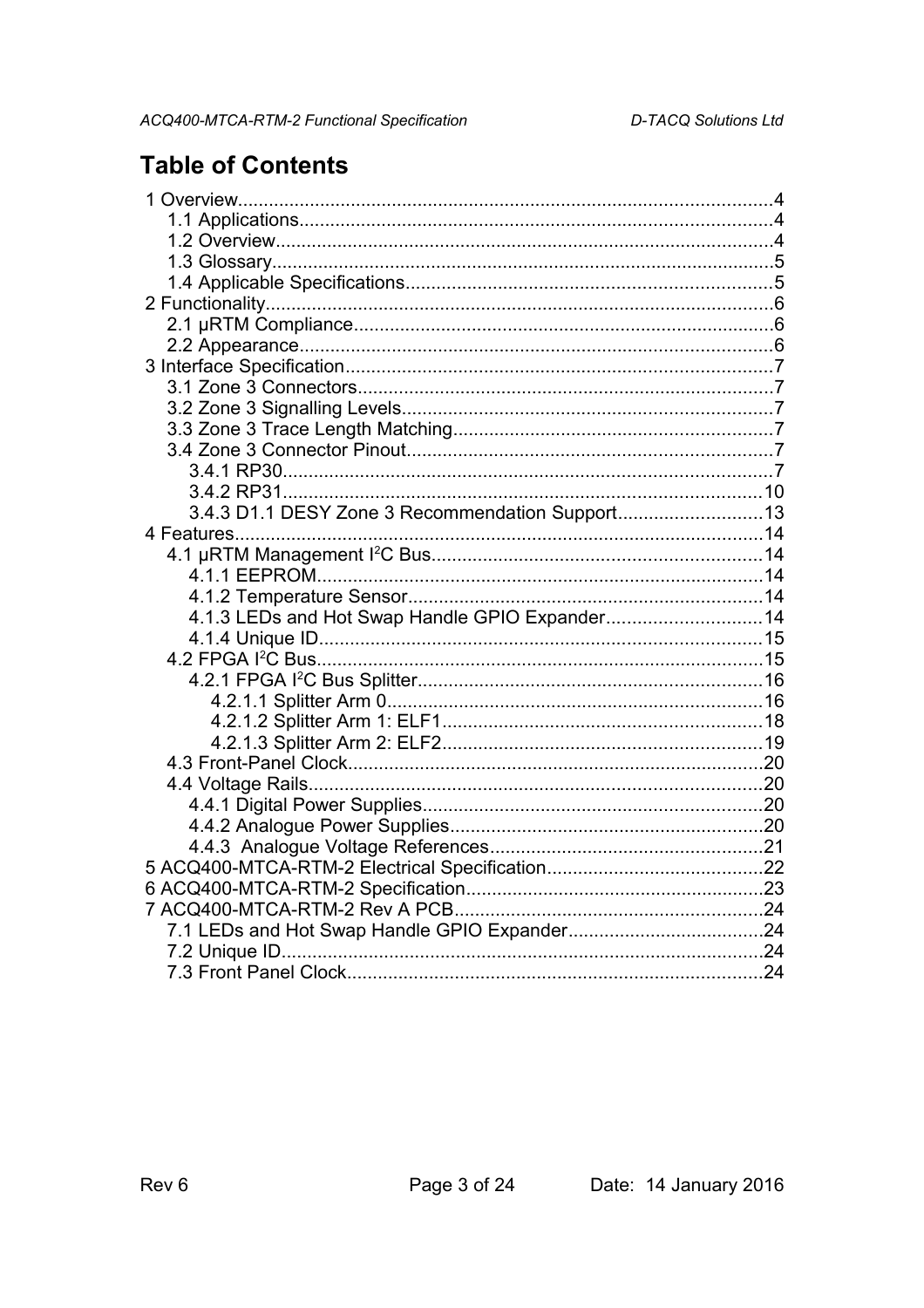## 1 Overview

- 1. *ACQ400-MTCA-RTM-2* is a MicroTCA MTCA.4 compliant, mid-size, double-width µRTM module with sites for 2 x D-TACQ *ELF* modules.
- 2. Sites for two full-size D-TACQ *ELF* modules, with *ELF* front panel on the outward-facing edge of the µRTM.
- 3. 2 x ADF-30 / ZD30 hard metric differential connectors to front side card.
	- Pinout will be compliant with D1.0 DESY Zone 3 Recommendation (Rev A.3)
	- Pinout allows connectivity with all D-TACQ *ULPC* and *DLPC* modules. Includes I<sup>2</sup>C interface to monitor *ELF* PROMS and control analogue and digital PSUs.
- 4. Includes analogue power supplies for *ELF* modules.

#### *1.1 Applications*

• Instrumentation applications, control and monitoring.

#### *1.2 Overview*

- Micro TCA [\[1.4](#page-4-1)[\]](#page-4-3) provides an instrument data acquisition platform with high bandwidth connections using fast serial buses, and standardised platform management using IPMI.
- Micro TCA Extensions for Physics  $[1.4]$  provides for a  $\mu$ RTM module that allows expansion for a processor card or adc module on the front side.
- The FMC standard [1.4.3] provides for low cost IO expansion to an FPGA processor module. D-TACQ provides a range of modules that extend this standard in two ways – the "*ELF*" [\[1.3\]](#page-4-0) module, which more than doubles the payload of the module and the "*ULPC*" [\[1.3\]](#page-4-0) and "*DLPC*" [\[1.3\]](#page-4-0) pinouts that define a subset of IO's suitable for relatively low speed modules (up to 200MBytes/sec) and, in addition provide for analogue power rails from the baseboard. D-TACQ designs and markets a range of *FMC* and *ELF* modules, where the **ELF** modules in particular enable both high channel density and high analogue quality in the module.
- This document defines a MTCA.4 compliant  $\mu$ RTM that can act as a carrier for 2 x *ELF* modules. The µRTM is dependent on a suitable front side *AMC*  module, similar to [DAMC-FMC20.](http://mtca.desy.de/sites/site_mtca/content/e172206/e179669/e203588/DAMC-FMC20_Datasheet_eng.pdf)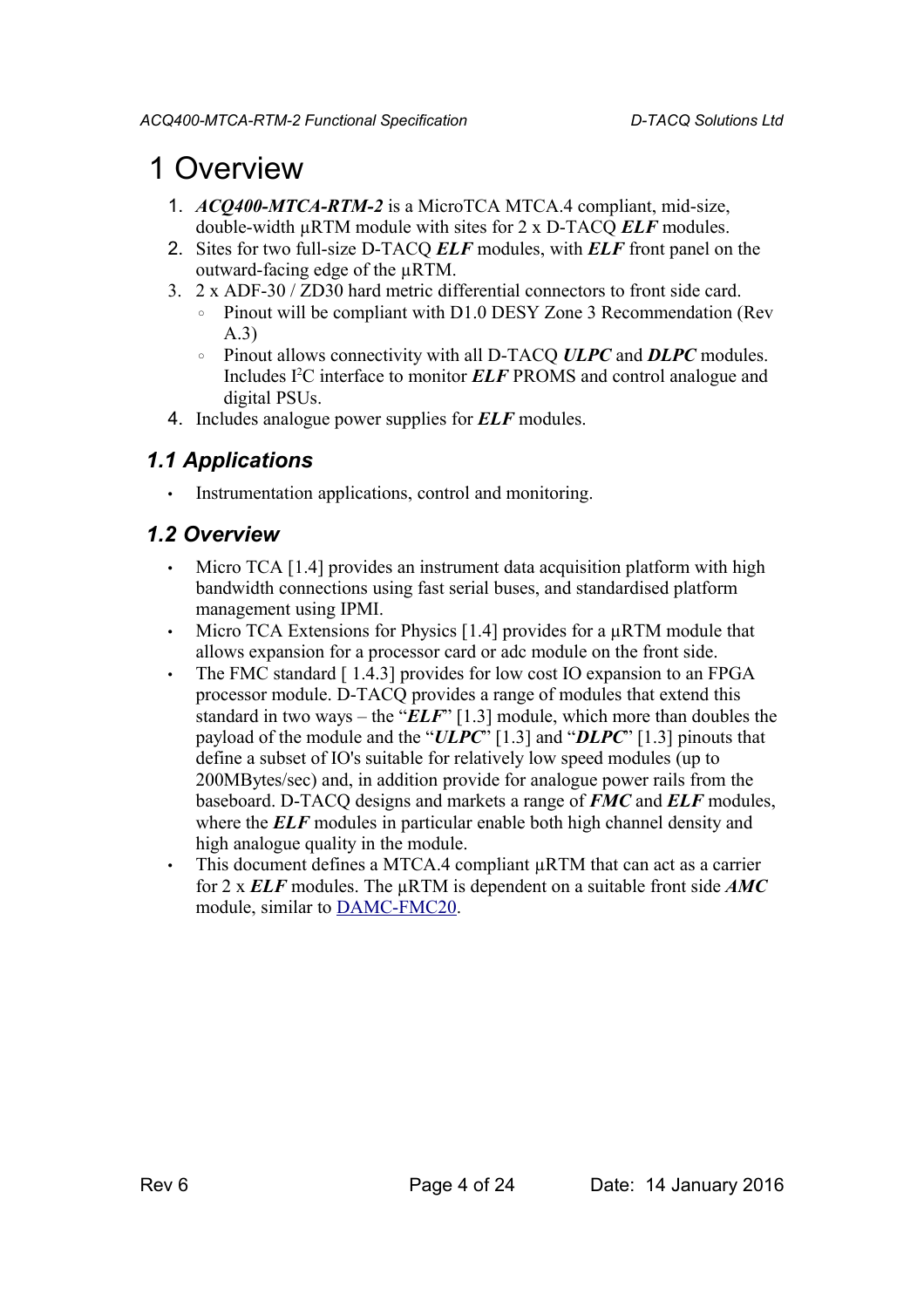### <span id="page-4-0"></span> *1.3 Glossary*

FMC: [VITA57 FPGA Mezzanine Card](http://www.vita.com/fmc.html) [Xilinx ZYNQ](http://www.xilinx.com/products/silicon-devices/soc/zynq-7000.html) System-on-chip LPC: FMC Low pin count wiring standard ELF: Superset variant of FMC (D-TACQ) ULPC: FMC Ultra low pin count (D-TACQ) DLPC: FMC Differential low pin count (D-TACQ) SPL: Single Pin Lemo MP: Management Power

### <span id="page-4-1"></span> *1.4 Applicable Specifications*

<span id="page-4-5"></span><span id="page-4-4"></span><span id="page-4-3"></span><span id="page-4-2"></span>[MTCA.0](https://www.picmg.org/wp-content/uploads/MicroTCA_Short_Form_Sept_2006.pdf) [AMC.0](https://www.picmg.org/wp-content/uploads/AMC.0_R2.0_Short_Form.pdf) [MTCA.4](http://mtca.desy.de/) [D1.0 DESY Zone 3 Recommendation](http://mtca.desy.de/resources/zone_3_recommendation/index_eng.html) (Rev A.3) Management Interface [IPMI v2.0](http://www.intel.co.uk/content/www/uk/en/servers/ipmi/second-gen-interface-spec-v2-rev1-4.html)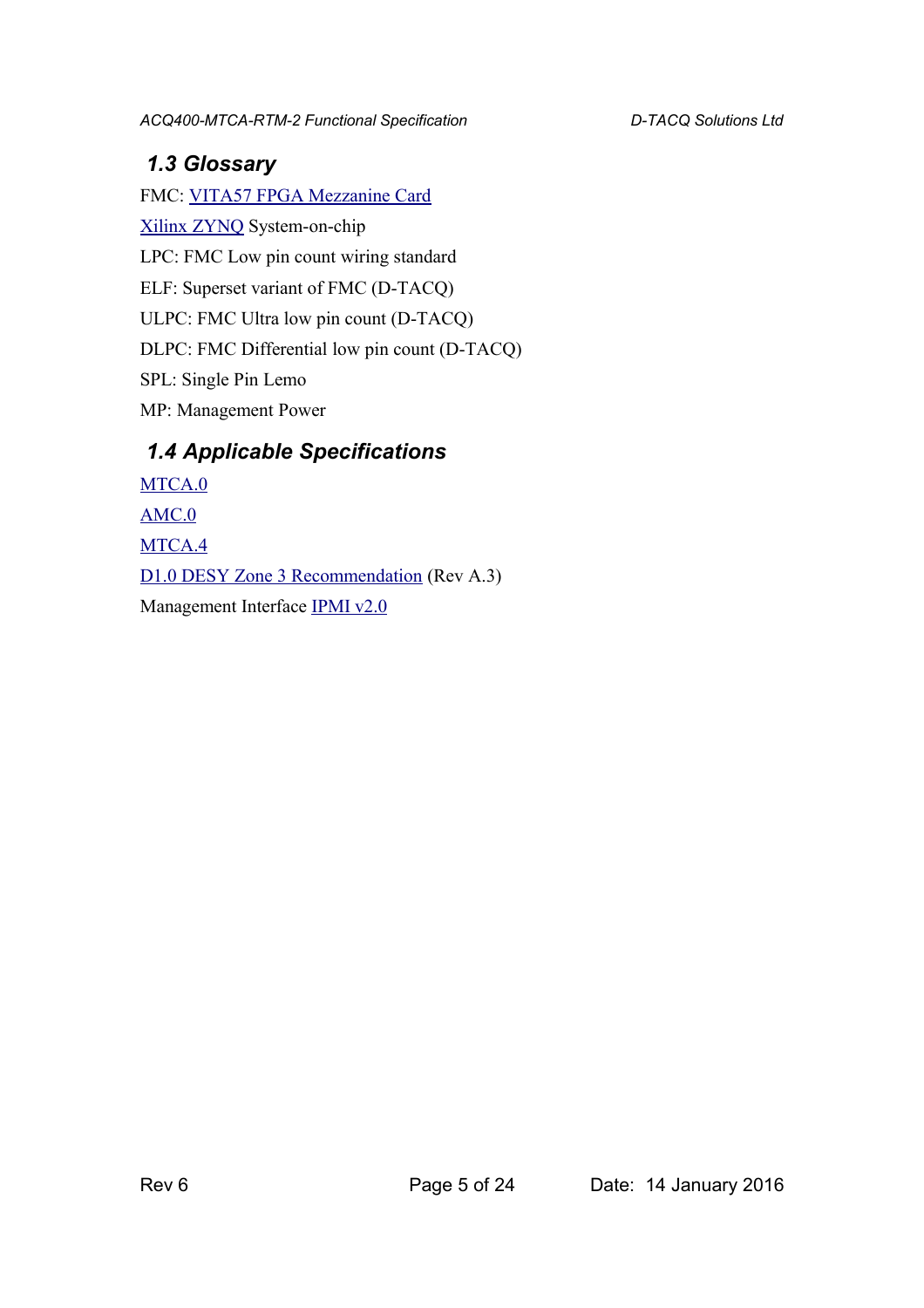## 2 Functionality

## *2.1 µRTM Compliance*

- 1. *ACQ400-MTCA-RTM-2* is an MTCA.4 compliant, mid-size, double width µRTM module.
- 2. The ZONE 3 connector will be compatible with the DESY MTCA.4 D1.0 Zone 3 recommendation specification [\[1.4](#page-4-1)[\]](#page-4-4).

### *2.2 Appearance*

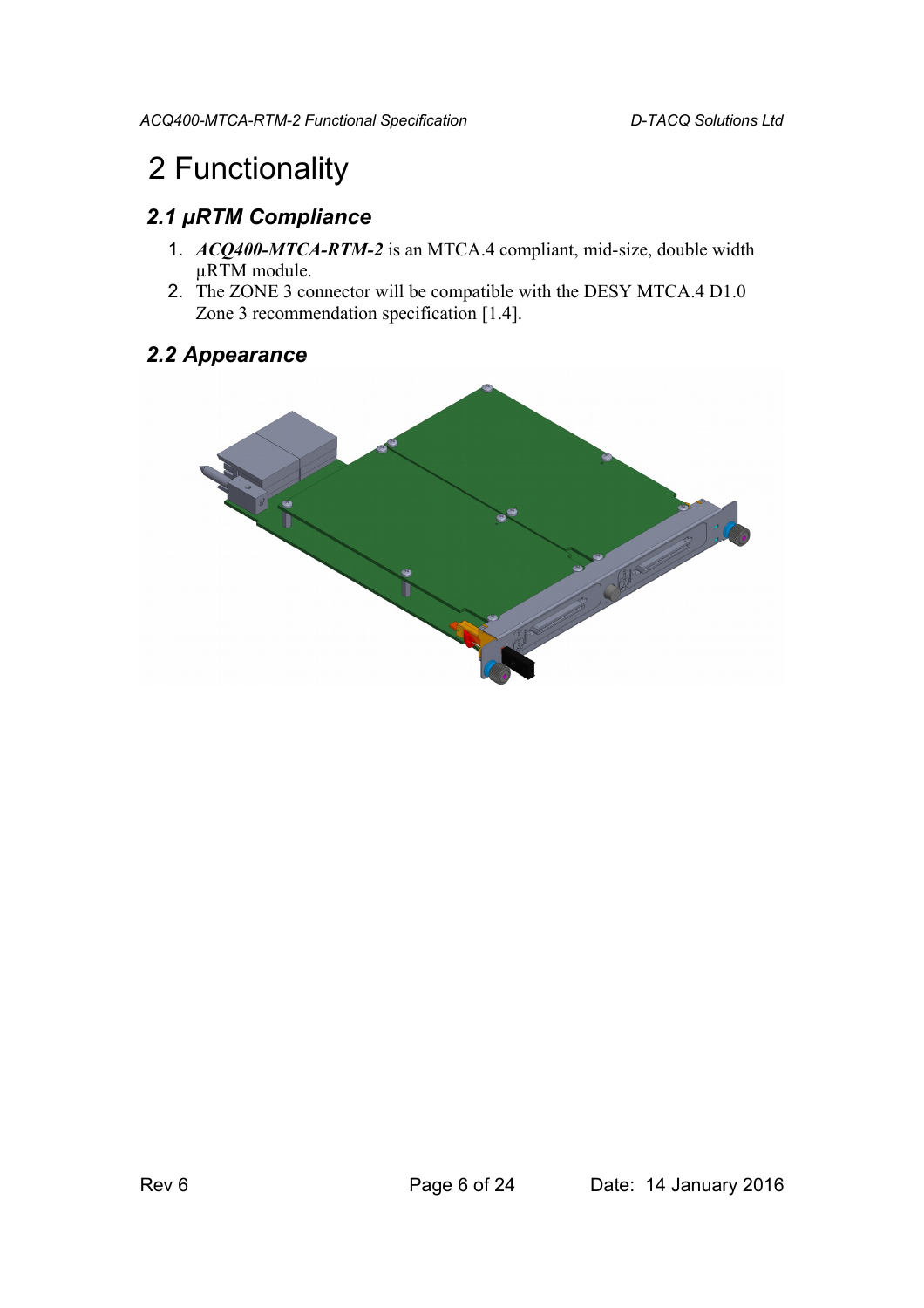## 3 Interface Specification

## *3.1 Zone 3 Connectors*

*ACQ400-MTCA-RTM-2* is fitted with connectors as specified by AMC.0 and MTCA.4. These are [TE Connectivity 6469183-1](http://www.te.com/catalog/pn/en/6469183-1) connectors.

Mating connectors for the AMC board should be compatible, for example the [TE](http://www.te.com/catalog/pn/en/6469081-1)  [Connectivity 6469081-1](http://www.te.com/catalog/pn/en/6469081-1) connectors.

## <span id="page-6-0"></span> *3.2 Zone 3 Signalling Levels*

JTAG and standard  $I^2C$  lines operate at  $+3.3V$  logic levels.

Although the majority of ELF1 and ELF2 signals are routed as differential pairs, the ELF modules only use these as single-ended traces. The ELF modules do not use these as LVDS lines.

All ELF1 and ELF2 signal lines should be at +1.8V logic levels with the exception of dedicated ELF1/ELF2 I<sup>2</sup>C buses (if used). FPGA I<sup>2</sup>C should also be at  $+1.8V$  logic levels.

The front panel clock (output from RTM, input to AMC) is at LVDS signalling levels.

## <span id="page-6-1"></span> *3.3 Zone 3 Trace Length Matching*

On existing D-TACQ carriers, each bundle of signals going from the FPGA to each individual ELF site are length matched. For example, all ELF1 traces are matched, and all ELF2 traces are matched. We would recommend doing the same to an interfacing AMC board.

Length matching requirements are as follows:

- Length match signal pairs to within  $0.254$ mm within each pair (P to N).
- Length match all ELF1 pairs to within 6.35mm pair-to-pair.
- Length match all ELF2 pairs to within 6.35mm pair-to-pair.

## *3.4 Zone 3 Connector Pinout*

#### <span id="page-6-2"></span> **3.4.1 RP30**

The RP30 connector conforms to the D1.0 DESY Zone 3 Recommendation.

All GND pins on RP30 are connected to Ground (GND or 0VD).

All ELF1 and ELF2 signal lines should be at  $+1.8V$  logic levels with the exception of dedicated I<sup>2</sup>C buses.

Route all ELFn\_LAxxp/n signals as  $100\Omega$  differential pairs.

**§** Some single-ended signals share pairs through the connector. Route ELFn signals as 50Ω single-ended (not required for  $I<sup>2</sup>C$ ) where marked.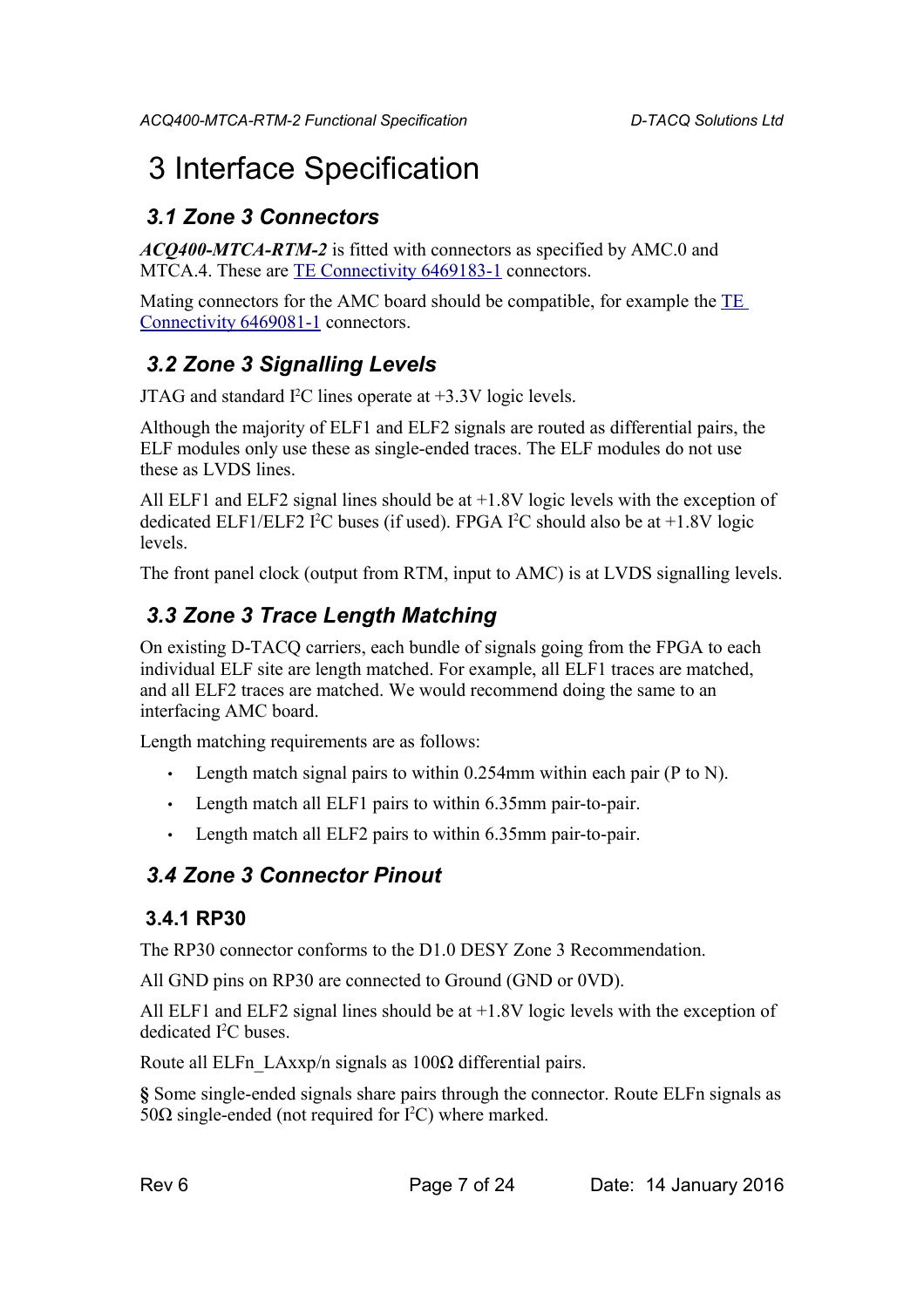**#** Typically used as clock lines depending on the module – route to clock-capable pins where marked if possible. If necessary, prioritise the pairs in the following order: CLK0 highest; CLK1, LA00 then LA01 lowest. Route as 100Ω differential pairs.

 $\Sigma$  Note we believe there is a small mistake in version A.3 of the D1.0 specification. MTCA.4 REQ 2-27 states for differential signal pairs, signals A, C and E shall be assigned as positive  $(+)$  and B, D and F as negative  $(-)$ . However the pin names in Table 1 label both signals A/B and E/F as positive in some, but not all cases. We have proceeded under the assumption that this was a typographical error but have noted where the *ACQ400-MTCA-RTM-2* pin name differs.

| Pin            | <b>Pin Name (DESY</b><br>D1.0) | <b>Function Name</b> | <b>Description</b>                       |
|----------------|--------------------------------|----------------------|------------------------------------------|
| A <sub>1</sub> | PWRA1                          | $+12V$               | µRTM-PWR Payload Power +12V              |
| <b>B1</b>      | PWRB1                          | $+12V$               | µRTM-PWR Payload Power +12V              |
| A2             | PWRA2                          | $+12V$               | µRTM-PWR Payload Power +12V              |
| <b>B2</b>      | PWRB2                          | $+12V$               | µRTM-PWR Payload Power +12V              |
| A3             | AMC CLK1+                      | <b>NC</b>            | $\overline{\phantom{0}}$                 |
| B <sub>3</sub> | AMC CLK1-                      | <b>NC</b>            |                                          |
| A4             | AMC TCLK+                      | <b>NC</b>            |                                          |
| <b>B4</b>      | AMC TCLK-                      | <b>NC</b>            |                                          |
| A <sub>5</sub> | P30 IO+ / CC*                  | ELF2 LA01 CCp        | #                                        |
| B <sub>5</sub> | P30 IO- / CC*                  | ELF2 LA01 CCn        | # $\Sigma$                               |
| A <sub>6</sub> | P30_IO+ / CC*                  | ELF2 LA00 CCp        | #                                        |
| B <sub>6</sub> | P30 IO- / CC*                  | ELF2_LA00_CCn        | # $\Sigma$                               |
| A7             | P30_IO+                        | ELF2_LA18_CCp        |                                          |
| <b>B7</b>      | P30_IO-                        | Reserved (ELF2_SDA)  | ELF2 I <sup>2</sup> C Data, +3.3V Logic  |
| A <sub>8</sub> | P30 IO+                        | ELF2 LA15p           |                                          |
| B <sub>8</sub> | P30_IO-                        | Reserved (ELF1_SCL)  | ELF1 I <sup>2</sup> C Clock, +3.3V Logic |
| A <sub>9</sub> | P30 IO+ / CC*                  | ELF2 CLK0 M2Cp       | #                                        |
| B <sub>9</sub> | P30 IO- / CC*                  | ELF2_CLK0_M2Cn       | # $\Sigma$                               |
| A10            | P30 IO+ / CC*                  | ELF1_LA01_CCp        | #                                        |
| <b>B10</b>     | P30 IO- / CC*                  | ELF1 LA01 CCn        | # $\sum$                                 |
| C <sub>1</sub> | <b>PS</b>                      | Present              | Present - connected to GND.              |
| D <sub>1</sub> | <b>SDA</b>                     | <b>SDA</b>           | I <sup>2</sup> C Data, +3.3V Logic       |
| C <sub>2</sub> | <b>MP</b>                      | +3V3_MP              | µRTM-MP Management Power<br>$+3V3$       |
| D <sub>2</sub> | <b>SCL</b>                     | <b>SCL</b>           | I <sup>2</sup> C Clock, +3.3V Logic      |
| C <sub>3</sub> | RTM_CLK1+                      | FP_CLK_p             | # Front Panel Clock, LVDS                |
| D <sub>3</sub> | RTM_CLK1-                      | FP CLK n             | # Front Panel Clock, LVDS                |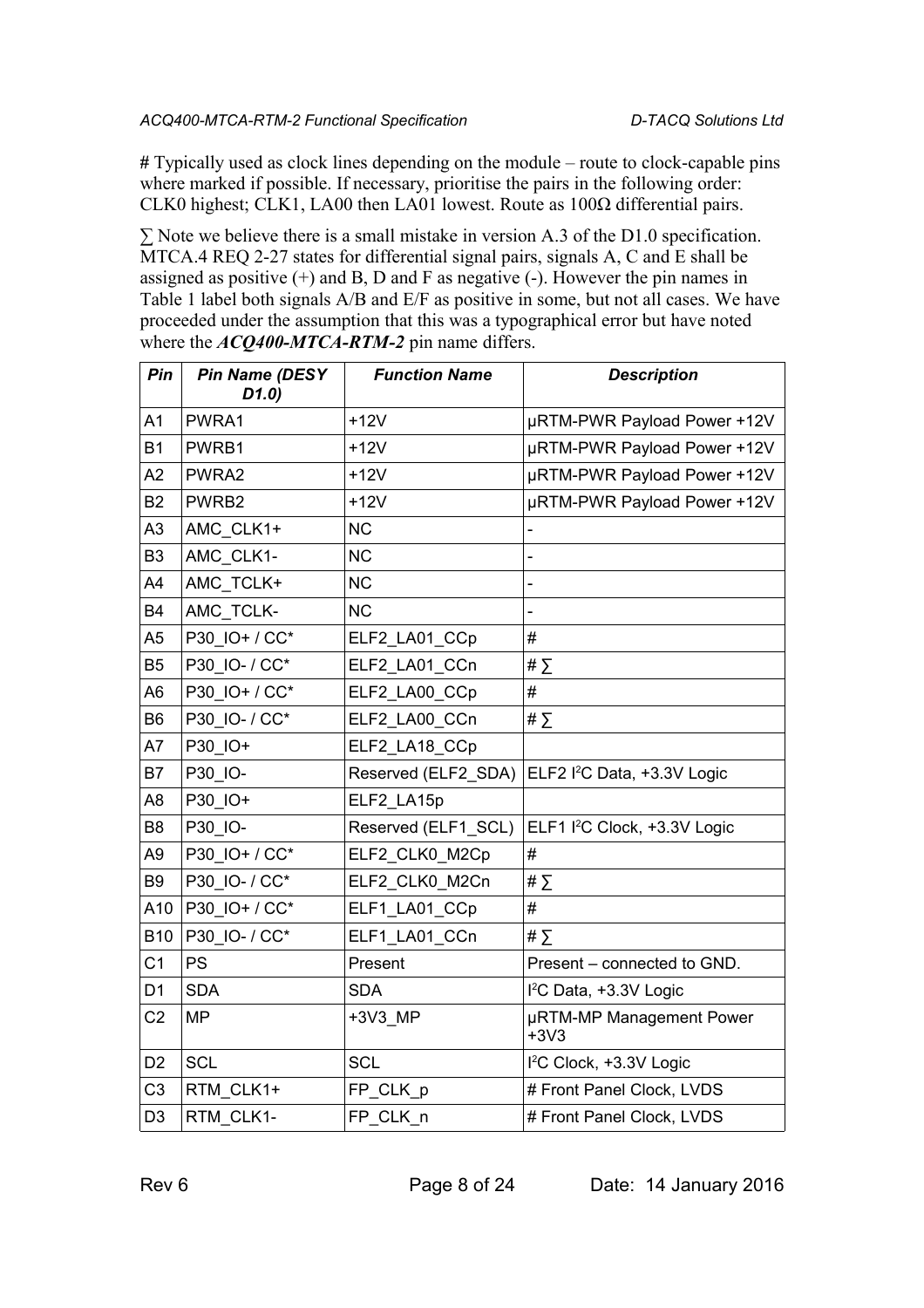| Pin             | <b>Pin Name (DESY</b><br>D1.0) | <b>Function Name</b>          | <b>Description</b>                                                     |
|-----------------|--------------------------------|-------------------------------|------------------------------------------------------------------------|
| C <sub>4</sub>  | OUT <sub>0+</sub>              | ELF1_CLK1_C2Mp                | # ELF1 Carrier to Mezzanine<br><b>Clock</b>                            |
| D4              | OUT0-                          | ELF1_CLK1_C2Mn                | # ELF1 Carrier to Mezzanine<br>Clock                                   |
| C <sub>5</sub>  | P30_IO+                        | ELF2_LA23p                    | Ş                                                                      |
| D <sub>5</sub>  | P30 IO-                        | ELF2 LA22p                    | Ş                                                                      |
| C <sub>6</sub>  | P30_IO+                        | ELF2_LA20p                    | ş                                                                      |
| D <sub>6</sub>  | P30 IO-                        | I2C_SCL_1V8                   | § FPGA I <sup>2</sup> C Clock, +1.8V Logic<br>[4.2]                    |
| C7              | P30 IO+                        | ELF2_LA17_CCp                 |                                                                        |
| D7              | P30 IO-                        | Reserved (ELF2 SCL)           | ELF2 I <sup>2</sup> C Clock, +3.3V Logic                               |
| C8              | P30 IO+                        | ELF2 LA14p                    |                                                                        |
| D <sub>8</sub>  | P30_IO-                        | <b>NC</b>                     |                                                                        |
| C <sub>9</sub>  | P30 IO+                        | ELF2 LA12p                    |                                                                        |
| D <sub>9</sub>  | P30 IO-                        | <b>NC</b>                     |                                                                        |
| C10             | P30 IO+                        | ELF2 LA10p                    |                                                                        |
| D <sub>10</sub> | P30 IO-                        | ELF2_LA10n                    |                                                                        |
| E1              | <b>TCK</b>                     | AMC TCK                       | JTAG, +3.3V Logic                                                      |
| F1              | <b>TDO</b>                     | AMC_TDO/ELF1_TDI <sup>1</sup> | JTAG, +3.3V Logic                                                      |
| E <sub>2</sub>  | TDI                            | ELF2_TDO/AMC_TDI <sup>2</sup> | JTAG, +3.3V Logic                                                      |
| F <sub>2</sub>  | <b>TMS</b>                     | AMC_TMS                       | JTAG, +3.3V Logic                                                      |
| E <sub>3</sub>  | OUT <sub>2+</sub>              | <b>NC</b>                     |                                                                        |
| F <sub>3</sub>  | OUT2-                          | <b>NC</b>                     |                                                                        |
| E <sub>4</sub>  | OUT <sub>1+</sub>              | ELF2_CLK1_C2Mp                | # ELF2 Carrier to Mezzanine<br><b>Clock</b>                            |
| F4              | OUT1-                          | ELF2_CLK1_C2Mn                | # ELF2 Carrier to Mezzanine<br>Clock                                   |
| E <sub>5</sub>  | P30 IO+                        | ELF2_LA21p                    | §                                                                      |
| F <sub>5</sub>  | P30 IO-                        | I2C SDA 1V8                   | § FPGA I <sup>2</sup> C Data, +1.8V Logic<br>[4.2]                     |
| E <sub>6</sub>  | P30 IO+                        | ELF2_LA19p                    | §                                                                      |
| F6              | P30_IO-                        | I2C RESETn                    | § Reset line for I <sup>2</sup> C Bus Splitter,<br>+1.8V Logic [4.2.1] |
| E7              | P30 IO+ / CC                   | ELF2_LA16p                    |                                                                        |

<span id="page-8-0"></span>1 Assuming this direction. This can be swapped on the

*ACQ400-MTCA-RTM-2* via a jumper if incorrect. There was no data regarding the direction of this pin.

<span id="page-8-1"></span>2 As above.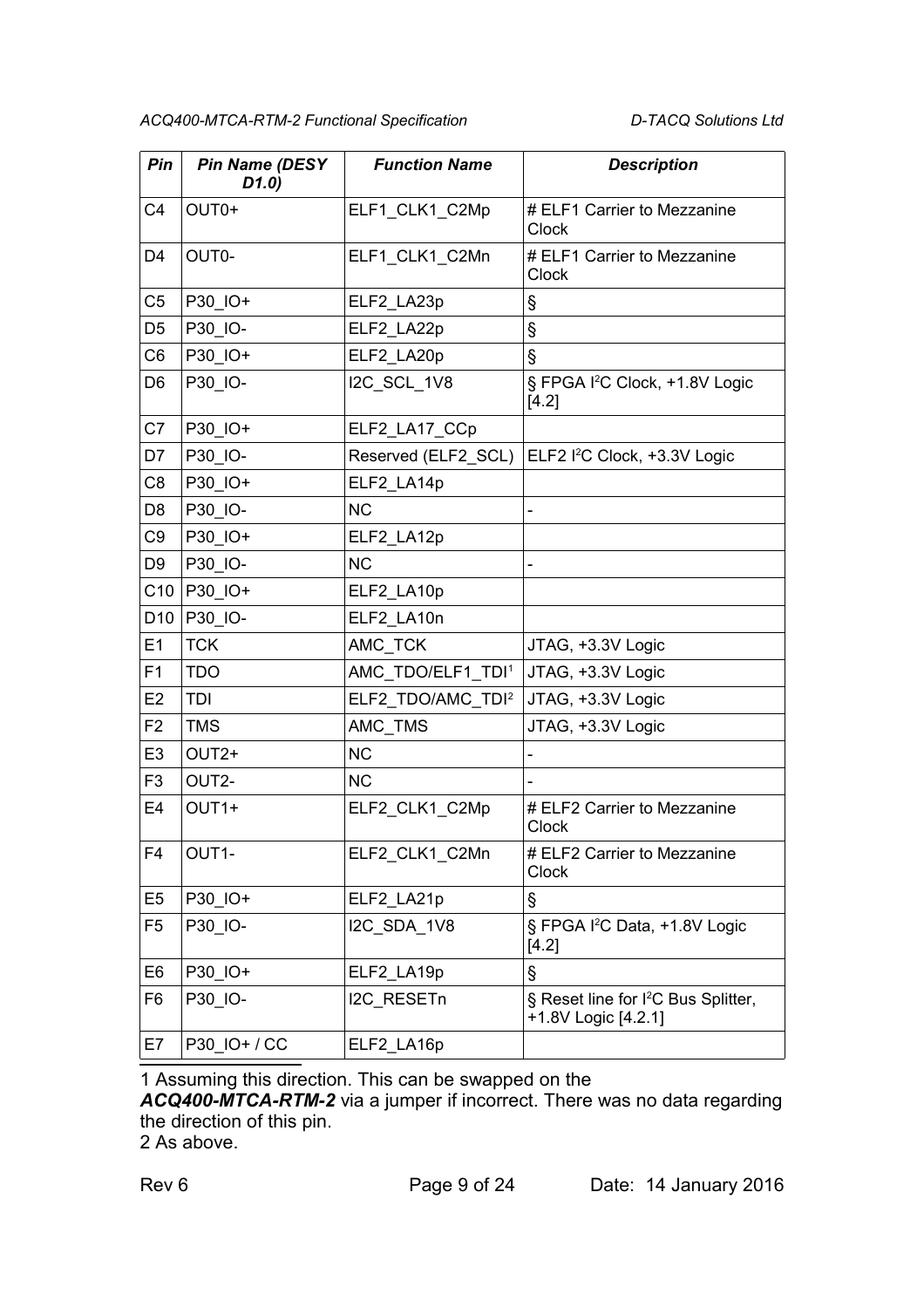| Pin             | <b>Pin Name (DESY</b><br>D(1.0) | <b>Function Name</b> | <b>Description</b>                                                 |
|-----------------|---------------------------------|----------------------|--------------------------------------------------------------------|
| F7              | P30 IO- / CC                    |                      | Reserved (ELF1 SDA) $\sum$ ELF1 I <sup>2</sup> C Data, +3.3V Logic |
| E <sub>8</sub>  | P30 IO+ / CC                    | ELF2_LA13p           |                                                                    |
| F <sub>8</sub>  | P30 IO- / CC                    | NC.                  | $-\sum$                                                            |
| E9              | P30 IO+                         | ELF2 LA11p           |                                                                    |
| F <sub>9</sub>  | P30 IO-                         | ELF2 LA11n           |                                                                    |
| E <sub>10</sub> | P30 IO+                         | ELF2 LA09p           |                                                                    |
| F <sub>10</sub> | P30 IO-                         | ELF2 LA09n           |                                                                    |

### <span id="page-9-0"></span> **3.4.2 RP31**

The RP31 connector conforms to the D1.0 DESY Zone 3 Recommendation.

All GND pins on RP30 are connected to Ground (GND or 0VD).

All ELF1 and ELF2 signal lines should be at  $+1.8V$  logic levels with the exception of dedicated I<sup>2</sup>C buses.

Route all ELFn\_LAxxp/n signals as  $100\Omega$  differential pairs.

**§** Some single-ended signals share pairs through the connector. Route ELFn signals as 50Ω single-ended (not required for  $I<sup>2</sup>C$ ) where marked.

**#** Typically used as clock lines depending on the module – route to clock-capable pins where marked if possible. If necessary, prioritise the pairs in the following order: CLK0 highest; CLK1, LA00 then LA01 lowest. Route as 100Ω differential pairs.

∑ Note we believe there is a small mistake in version A.3 of the D1.0 specification. MTCA.4 REQ 2-27 states for differential signal pairs, signals A, C and E shall be assigned as positive  $(+)$  and  $B$ ,  $D$  and  $F$  as negative  $(-)$ . However the pin names in Table 1 label both signals A/B and E/F as positive in some, but not all cases. We have proceeded under the assumption that this was a typographical error but have noted where the *ACQ400-MTCA-RTM-2* pin name differs.

β The pinout of the Zone 3 connectors is fully compatible with the DESY D1.0 specification as it stands, however we believe there is a potential hole in the specification in that there could be an FPGA I/O voltage mismatch between the AMC board and the  $\mu$ RTM and ELF cards. Currently the required  $+1.8V$  would be generated separately by both front and rear cards. We would recommend the AMC card provides this  $+1.8V$  (at a maximum current of 300mA) to the  $\mu$ RTM to power the I/O supplies of any ELF modules. This is similar to the way an FMC/ELF card receives its "+VFMCIO" voltage from the carrier. If implementation is desired, spare pins which could potentially be used for this supply voltage are marked with the β symbol. Some customers may have these lines connected by default. D-TACQ recommends connecting these lines via resistor jumpers to allow an AMC card to be fully DESY D1.0 compliant.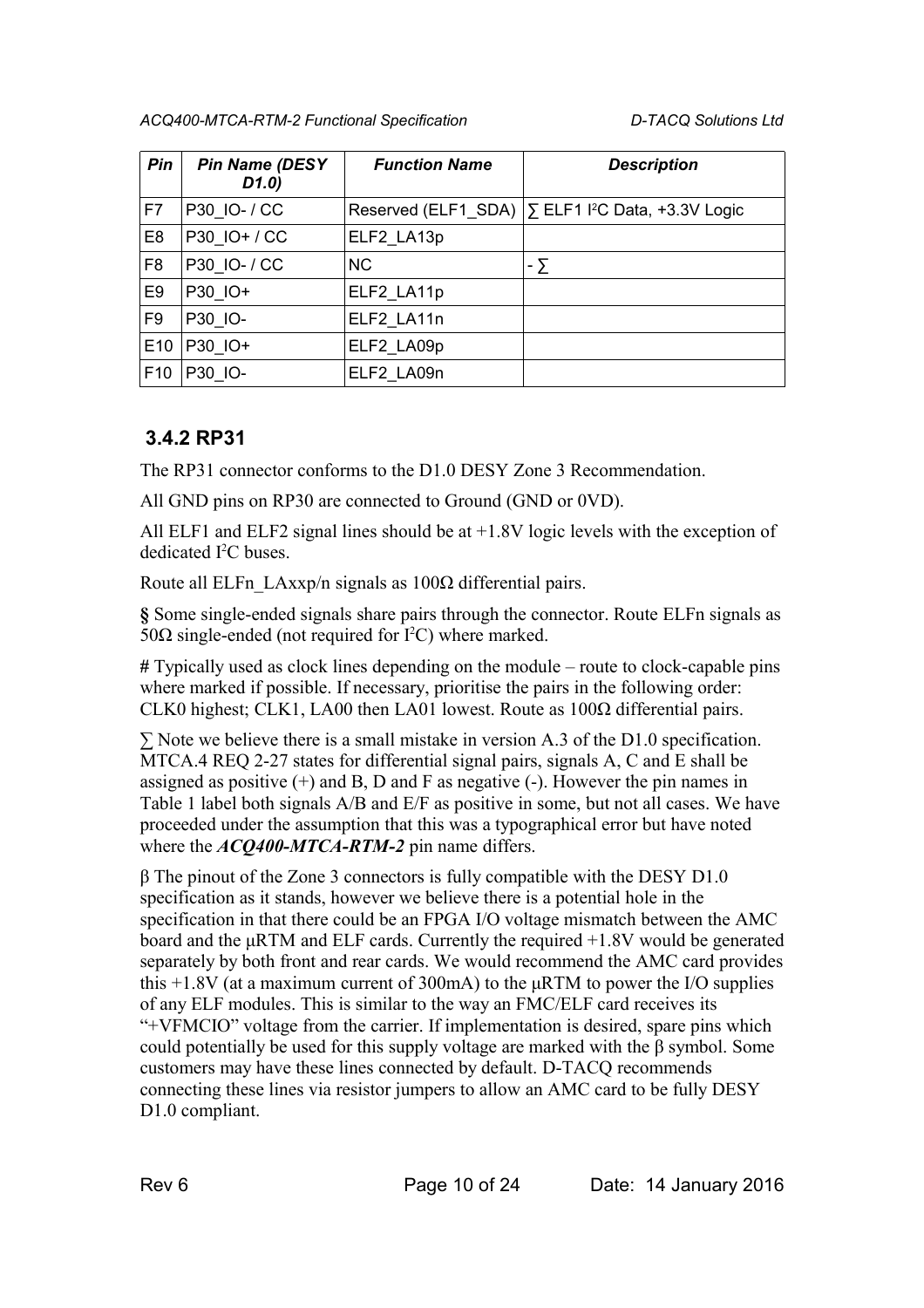| Pin            | <b>Pin Name</b><br>(DESY D1.0) | <b>Function</b> | <b>Description</b>                                                                          | D1.1<br>[3.4.3] |
|----------------|--------------------------------|-----------------|---------------------------------------------------------------------------------------------|-----------------|
| A <sub>1</sub> | P31_IO+                        | ELF2_LA08p      |                                                                                             |                 |
| <b>B1</b>      | P31 IO-                        | ELF2 LA08n      |                                                                                             |                 |
| A <sub>2</sub> | P31_IO+                        | ELF2_LA05p      |                                                                                             |                 |
| <b>B2</b>      | P31 IO-                        | ELF2 LA05n      |                                                                                             |                 |
| A <sub>3</sub> | P31_IO+/CC                     | ELF2_LA02p      |                                                                                             |                 |
| B <sub>3</sub> | P31 IO- / CC                   | ELF2_LA02n      | Σ                                                                                           |                 |
| A4             | P31 IO+ / CC                   | ELF1_LA20p      |                                                                                             |                 |
| B4             | P31 IO- / CC                   | <b>NC</b>       | - $\Sigma$                                                                                  |                 |
| A5             | P31 IO+                        | ELF1_LA17_CCp   |                                                                                             |                 |
| <b>B5</b>      | P31_IO-                        | <b>NC</b>       |                                                                                             |                 |
| A <sub>6</sub> | P31 IO+                        | ELF1 LA14p      |                                                                                             |                 |
| B <sub>6</sub> | P31_IO-                        | <b>NC</b>       |                                                                                             |                 |
| A7             | P31 IO+/CC*                    | ELF1 LA00 CCp   | #                                                                                           |                 |
| B7             | P31 IO- / CC*                  | ELF1_LA00_CCn   | #                                                                                           |                 |
| A <sub>8</sub> | P31 IO+ / CC*                  | ELF1_CLK0_M2Cp  | #                                                                                           |                 |
| B <sub>8</sub> | P31 IO- / CC*                  | ELF1_CLK0_M2Cn  | #                                                                                           |                 |
| A9             | P31 IO+                        | ELF1_LA07p      |                                                                                             | Ø               |
| B <sub>9</sub> | P31_IO-                        | ELF1_LA07n      |                                                                                             | Ø               |
| A10            | P31 IO+                        | ELF1_LA04p      |                                                                                             | Ø               |
| <b>B10</b>     | P31 IO-                        | ELF1 LA04n      |                                                                                             | Ø               |
| C <sub>1</sub> | P31_IO+                        | ELF2_LA07p      |                                                                                             |                 |
| D <sub>1</sub> | P31 IO-                        | ELF2 LA07n      |                                                                                             |                 |
| C <sub>2</sub> | P31_IO+                        | ELF2_LA04p      |                                                                                             |                 |
| D <sub>2</sub> | P31 IO-                        | ELF2 LA04n      |                                                                                             |                 |
| C <sub>3</sub> | P31 IO+                        | ELF1_LA23p      | §                                                                                           |                 |
| D <sub>3</sub> | P31 IO-                        | ELF1_LA22p      | Ş                                                                                           |                 |
| C <sub>4</sub> | P31_IO+                        | ELF1_LA19p      |                                                                                             |                 |
| D <sub>4</sub> | P31_IO-                        | NC (+VADJ)      | β Not Connected via Jumper site<br>- Provision for supplying +VADJ<br>from AMC if required. |                 |
| C <sub>5</sub> | P31_IO+                        | ELF1_LA16p      |                                                                                             |                 |
| D <sub>5</sub> | P31_IO-                        | NC (+VADJ)      | β Not Connected via Jumper site<br>- Provision for supplying +VADJ<br>from AMC if required. |                 |
| C <sub>6</sub> | P31 IO+                        | ELF1_LA13p      |                                                                                             |                 |
| D <sub>6</sub> | P31 IO-                        | NC (+VADJ)      | β Not Connected via Jumper site                                                             |                 |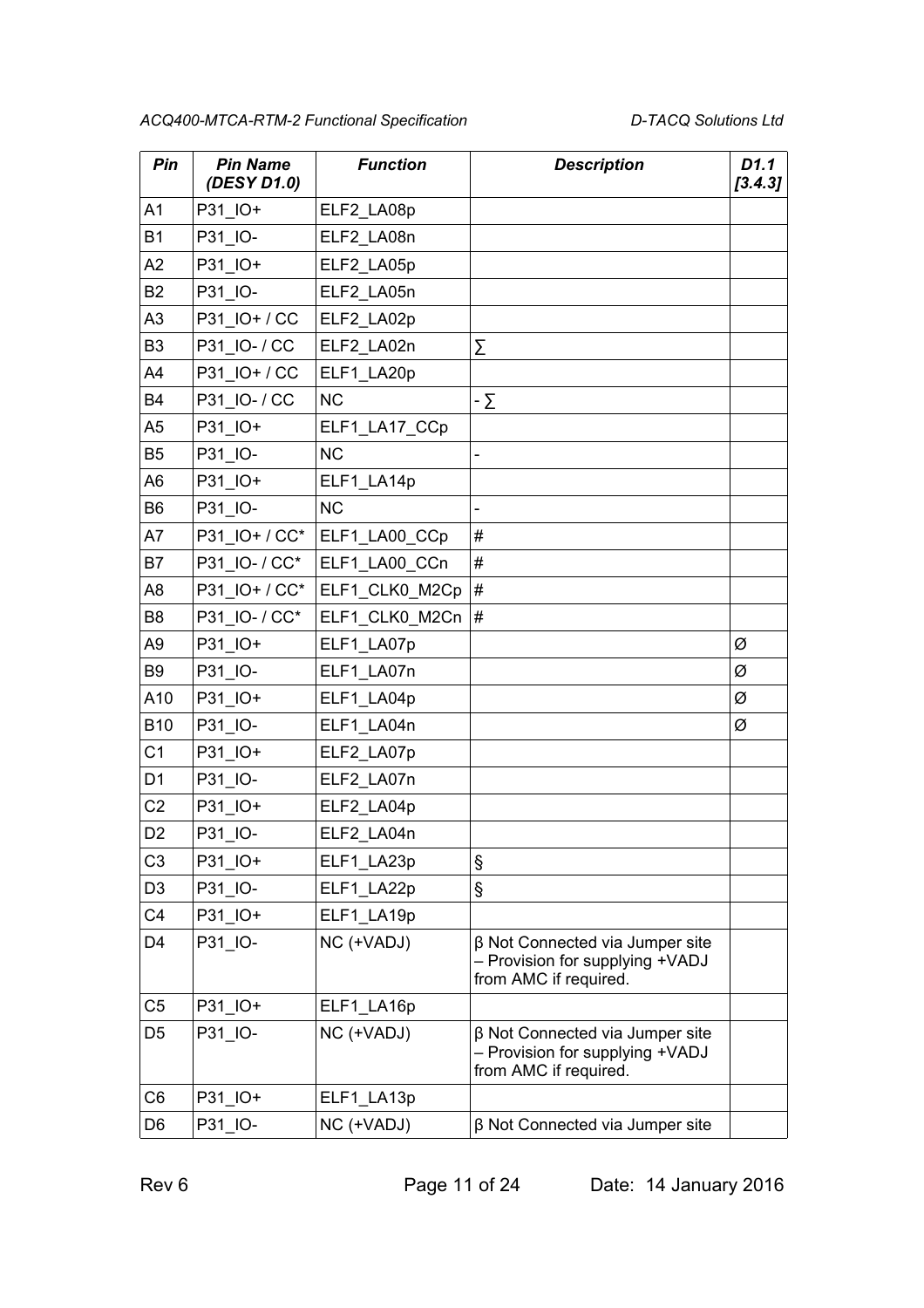| Pin             | <b>Pin Name</b><br>(DESY D1.0) | <b>Function</b> | <b>Description</b>                                       | D1.1<br>[3.4.3] |
|-----------------|--------------------------------|-----------------|----------------------------------------------------------|-----------------|
|                 |                                |                 | - Provision for supplying +VADJ<br>from AMC if required. |                 |
| C7              | P31_IO+                        | ELF1_LA11p      |                                                          |                 |
| D7              | P31 IO-                        | ELF1 LA11n      |                                                          |                 |
| C <sub>8</sub>  | P31 IO+                        | ELF1 LA09p      |                                                          |                 |
| D <sub>8</sub>  | P31 IO-                        | ELF1 LA09n      |                                                          |                 |
| C <sub>9</sub>  | P31 IO+                        | ELF1_LA06p      |                                                          | Ø               |
| D <sub>9</sub>  | P31 IO-                        | ELF1_LA06n      |                                                          | Ø               |
| C10             | P31 IO+                        | ELF1_LA03p      |                                                          | Ø               |
| D <sub>10</sub> | P31 IO-                        | ELF1_LA03n      |                                                          | Ø               |
| E1              | P31_IO+                        | ELF2 LA06p      |                                                          |                 |
| F <sub>1</sub>  | P31 IO-                        | ELF2 LA06n      |                                                          |                 |
| E <sub>2</sub>  | P31_IO+                        | ELF2 LA03p      |                                                          |                 |
| F <sub>2</sub>  | P31 IO-                        | ELF2 LA03n      |                                                          |                 |
| E <sub>3</sub>  | P31 IO+                        | ELF1_LA21p      |                                                          |                 |
| F <sub>3</sub>  | P31 IO-                        | <b>NC</b>       |                                                          |                 |
| E <sub>4</sub>  | P31_IO+                        | ELF1_LA18_CCp   |                                                          |                 |
| F <sub>4</sub>  | P31 IO-                        | <b>NC</b>       | $\overline{a}$                                           |                 |
| E <sub>5</sub>  | P31 IO+/CC                     | ELF1_LA15p      |                                                          |                 |
| F <sub>5</sub>  | P31 IO- / CC                   | <b>NC</b>       | $\overline{a}$                                           |                 |
| E <sub>6</sub>  | P31 IO+/CC                     | ELF1_LA12p      |                                                          |                 |
| F <sub>6</sub>  | P31 IO- / CC                   | <b>NC</b>       |                                                          |                 |
| E7              | P31 IO+                        | ELF1_LA10p      |                                                          |                 |
| F7              | P31 IO-                        | ELF1 LA10n      |                                                          |                 |
| E8              | P31_IO+                        | ELF1_LA08p      |                                                          |                 |
| F <sub>8</sub>  | P31_IO-                        | ELF1_LA08n      |                                                          |                 |
| E9              | P31_IO+                        | ELF1_LA05p      |                                                          | Ø               |
| F <sub>9</sub>  | P31 IO-                        | ELF1_LA05n      |                                                          | Ø               |
| E10             | P31_IO+                        | ELF1_LA02p      |                                                          | Ø               |
| F <sub>10</sub> | P31_IO-                        | ELF1_LA02n      |                                                          | Ø               |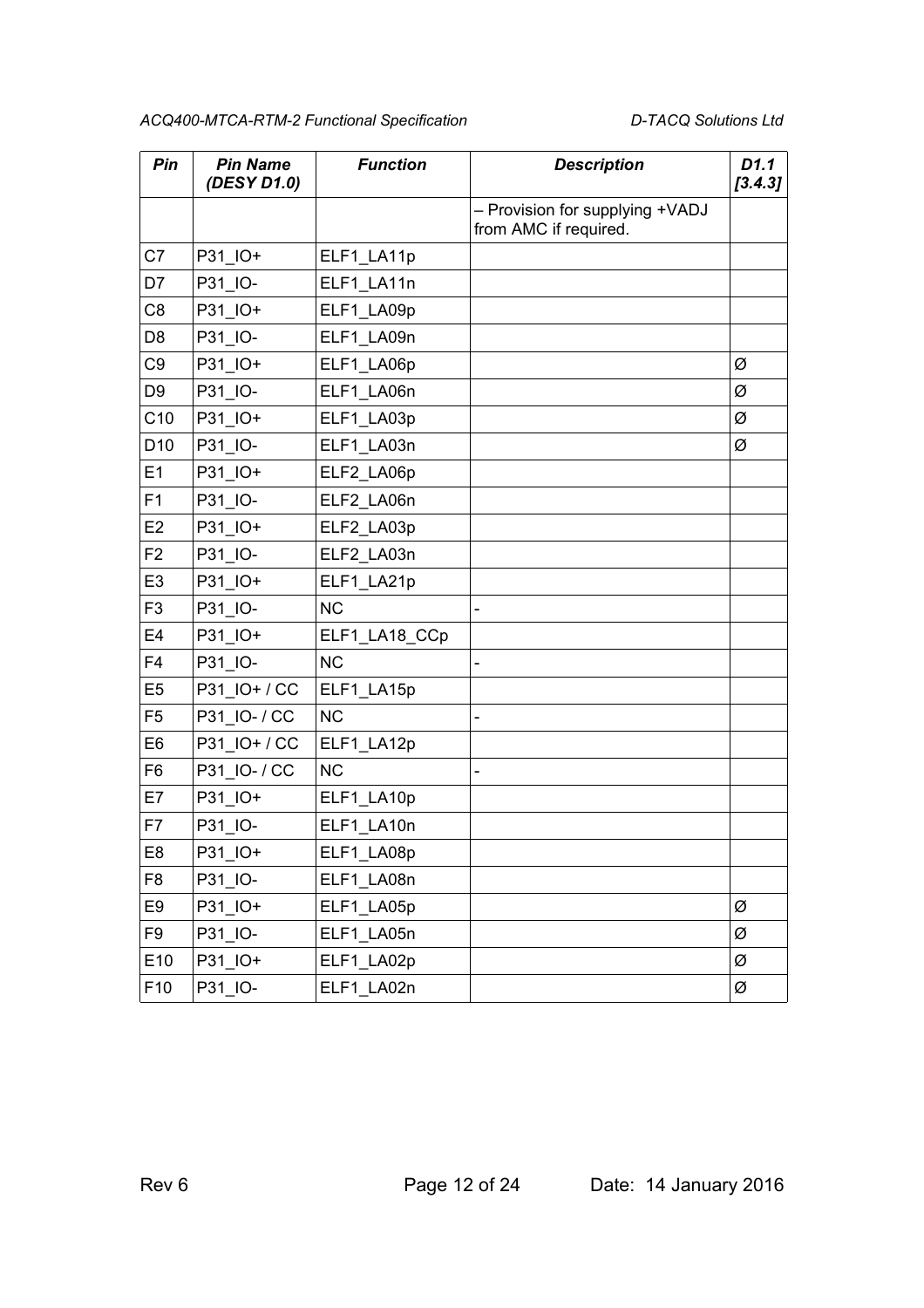#### <span id="page-12-0"></span> **3.4.3 D1.1 DESY Zone 3 Recommendation Support**

Compared with the DESY D1.0 Zone 3 recommendation, the DESY D1.1 recommendation replaces 6 LVDS I/O signals for 2 high-speed links on the P31 connector. ACQ400-MTCA-RTM-2 is still compatible with this standard, but with reduced functionality: operation is limited to a single ELF site.

Please see the final column in the RP31 table [\[3.4.2\]](#page-9-0) for affected pins marked with  $\emptyset$ .

This may affect customers who wish to use DESY's DAMC-FMC25 AMC.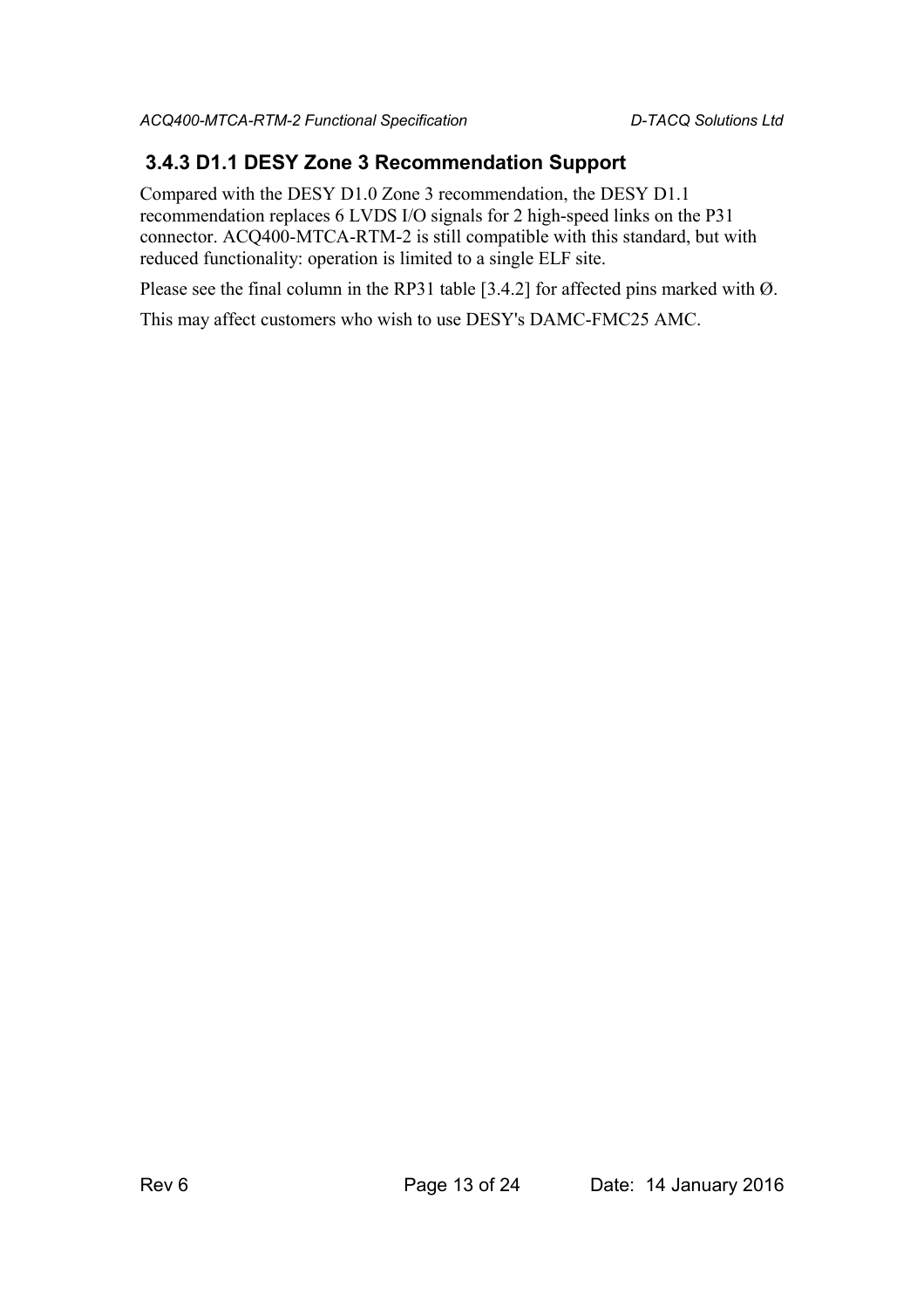## 4 Features

## <span id="page-13-0"></span> *4.1 µRTM Management I<sup>2</sup>C Bus*

*ACQ400-MTCA-RTM-2* provides the standard management hardware as required by the MTCA.4 specification. These devices are all accessed via the standard I<sup>2</sup>C bus and are detailed as follows.

The  $\mu$ RTM Management I<sup>2</sup>C bus may be combined with other  $\mu$ RTM management devices [\[4.2.1.1\]](#page-15-2) via 0Ω jumpers.

#### **4.1.1 EEPROM**

*Device:* [M24C64](http://www.st.com/web/en/resource/technical/document/datasheet/CD00259166.pdf)

*I <sup>2</sup>C Address:* 0x50

A 64kbit (8Kbytes) EEPROM compatible with the MTCA.4 specification<sup>[1](#page-13-2)</sup> is provided to store FRU and other information. The EEPROM may be write-protected to prevent accidental overwrites via the LED and Hot Swap Handle GPIO Expander [\[4.1.3\]](#page-13-1).

### **4.1.2 Temperature Sensor**

*Device:* [LM75](http://www.ti.com/lit/ds/symlink/lm75b.pdf)

*I <sup>2</sup>C Address:* 0x48

A temperature sensor compatible with IPMI v2.0 [\[1.4\]](#page-4-1) as called for by the MTCA.4 specification is provided to monitor the temperature of the analogue power supplies.

## <span id="page-13-1"></span> **4.1.3 LEDs and Hot Swap Handle GPIO Expander**

Please note this device changed in Rev B. For the Rev A device please see section [\[7.1\]](#page-23-1).

#### *Device:* [PCF8574A](http://www.ti.com/lit/ds/symlink/pcf8574a.pdf)

#### *I <sup>2</sup>C Address:* 0x3E

An I<sup>2</sup>C GPIO expander is used for control and monitoring of the LEDs and Hot Swap handle respectively. A table of each pin and usage instructions is provided in [Table 1.](#page-14-1) Each pin may be used as an input or an output without the use of a direction control register. Please see the datasheet for more information. This device and its connected I/Os matches the DESY reference design and is compatible with DESY MMC implementations.

<span id="page-13-2"></span><sup>1</sup> REQ 3-8, 3-9 and 3-10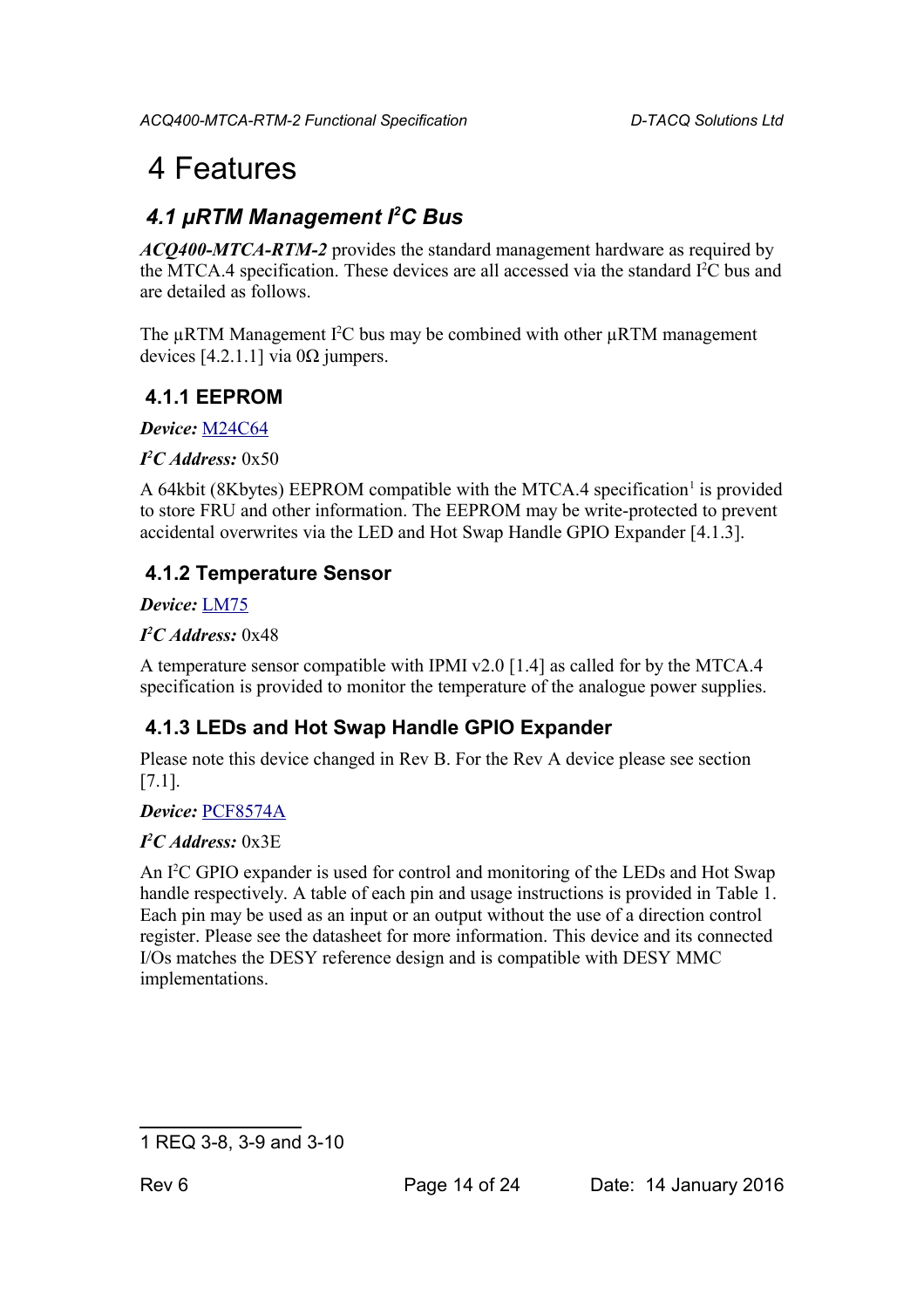| Pin            | <b>Function</b>                | Dir | <b>Active</b><br>Low | <b>Default</b> | Usage $1$                                          |
|----------------|--------------------------------|-----|----------------------|----------------|----------------------------------------------------|
| P <sub>0</sub> | Handle Pulled                  | In  | 0                    |                | Low = Pushed Home;<br>$High = Pulled$              |
| P1             | Blue Hot Swap LED              | Out | $\mathbf 0$          | 1 ( $PU2$ )    | Low = $Off;$<br>High = $On (Default3)$             |
| P <sub>2</sub> | Red LED (LED1)                 | Out | $\Omega$             | $1$ (PU)       | Low = $Off;$<br>$High = On (Default)$              |
| P <sub>3</sub> | Green LED (LED2)               | Out | 1                    | 0              | $Low = On;$<br>$High = Off (Default)$              |
| P4             | <b>NC</b>                      | In  |                      |                |                                                    |
| P <sub>5</sub> | <b>NC</b>                      | In. |                      |                |                                                    |
| P <sub>6</sub> | <b>NC</b>                      | In  | -                    |                | $\overline{\phantom{a}}$                           |
| P7             | <b>EEPROM Write</b><br>Protect | Out | $\mathbf 0$          | $1$ (PU)       | $Low = Unprotected;$<br>High = Protected (Default) |

<span id="page-14-1"></span>*Table 1: LED and Hot Swap Handle Management GPIO Expander*

### **4.1.4 Unique ID**

#### *Device:* [24AA025E48](http://ww1.microchip.com/downloads/en/DeviceDoc/22124D.pdf)

#### *I <sup>2</sup>C Address:* 0x51

Provides a unique identifier for each board. This matches the DESY reference design. Please note this is an addition for Rev B boards.

## <span id="page-14-0"></span> *4.2 FPGA I<sup>2</sup>C Bus*

The ELF sites and other management functions are separated from the main  $I<sup>2</sup>C$  bus to prevent any possible address conflicts. The devices are connected through an I<sup>2</sup>C bus splitter to further mitigate potential address conflicts. The splitter and devices are described below.

See [Drawing 1](#page-15-3) for an overview of how the I<sup>2</sup>C devices are connected.

If a dedicated I <sup>2</sup>C bus is not coming directly from the FPGA, D-TACQ recommends connecting the I<sup>2</sup>C lines via resistor jumpers to allow a carrier to be fully DESY D1.0 compliant.

<span id="page-14-2"></span><sup>1</sup> Usage descriptions "High" and "Low" refer to actual output voltage levels.

<span id="page-14-3"></span><sup>2</sup> Pull-Up (PU) Resistor sets power-up default.

<span id="page-14-4"></span><sup>3</sup> REQ 3-15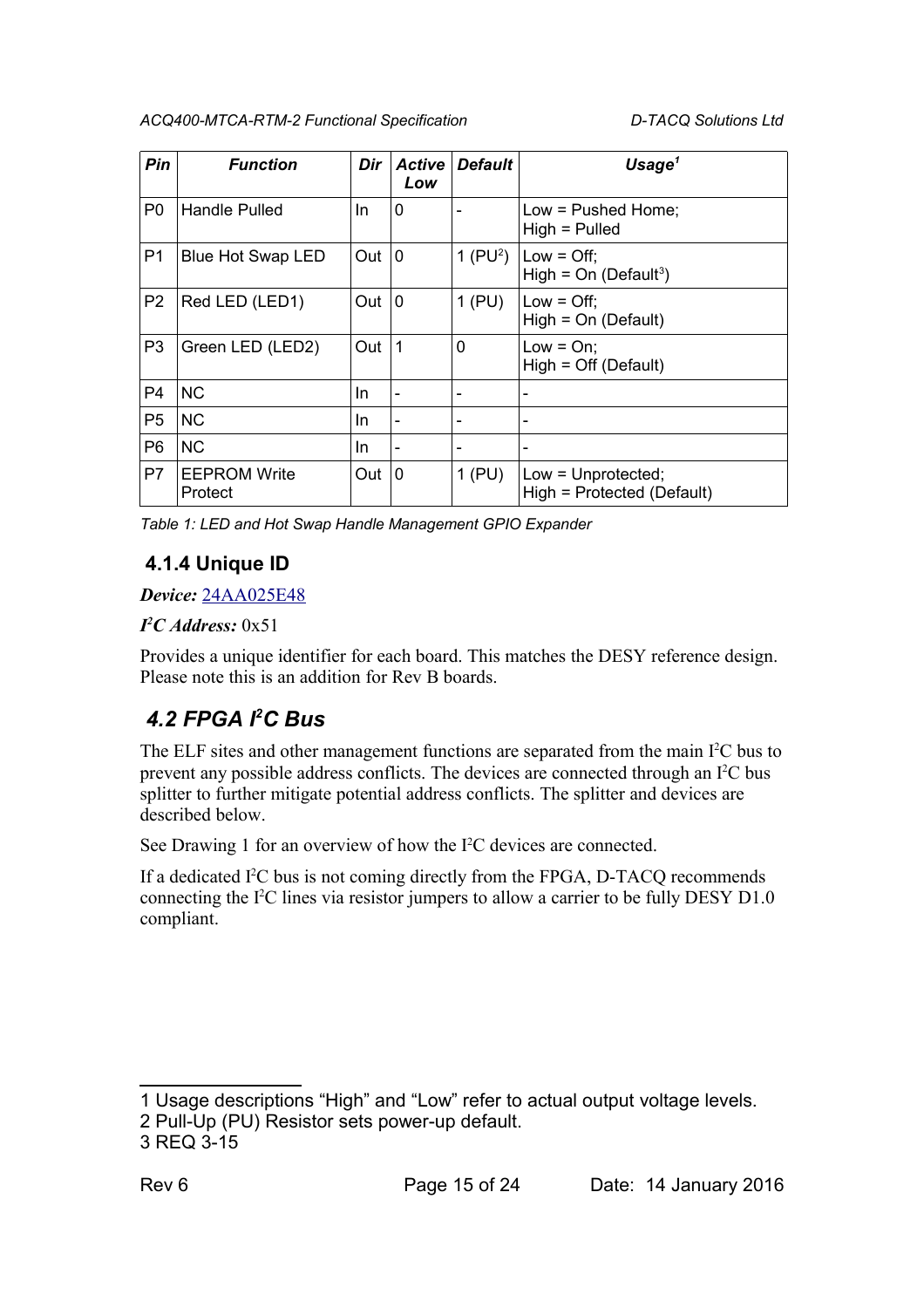

<span id="page-15-3"></span>*Drawing 1: AMC-µRTM I2C Diagram*

### <span id="page-15-1"></span> **4.2.1 FPGA I<sup>2</sup>C Bus Splitter**

*Device:* [PCA9546A](http://www.ti.com/lit/ds/symlink/pca9546a.pdf)

#### *I <sup>2</sup>C Address:* 0x73

The bus splitter has three arms which should be selected individually. If one of the arms should hang, a dedicated reset line is provided from the Zone 3 connector. The reset line is active low and has a pullup to µRTM-MP.

The bus splitter is powered from Management Power, allowing probing of ELF EEPROMs before enabling power supplies.

#### <span id="page-15-2"></span> **4.2.1.1 Splitter Arm 0**

The µRTM ELF Management I<sup>2</sup>C bus may be combined with other µRTM management devices via  $0\Omega$  jumpers.

#### <span id="page-15-0"></span> *4.2.1.1.1 ELF Management GPIO*

#### *Device:* [PCA9534](http://www.ti.com/lit/ds/symlink/pca9534.pdf)

#### *I <sup>2</sup>C Address:* 0x21

An  $I^2C$  GPIO expander is used for monitoring and reporting the status of the ELF sites as well as allowing control of the on-board ELF power supplies. A table of each pin, its configuration settings and usage instructions is provided in [Table 2.](#page-16-0)

Please note the ELF LEDs are powered from the  $+12V \mu RTM-PWR$  rail to keep power consumption on the µRTM-MP Management Power rail within specification.

Typical bringup sequence of ELF modules is as follows:

- 1. Check Present lines.
- 2. If cards are present, inspect their EEPROMs for valid FRU files.
- 3. If FRUs are invalid or an appropriate FPGA bitstream is not available, set LEDs red (the +12V µRTM-PWR needs enabled by the AMC board to power the LEDs) whilst keeping the analogue and digital supplies disabled.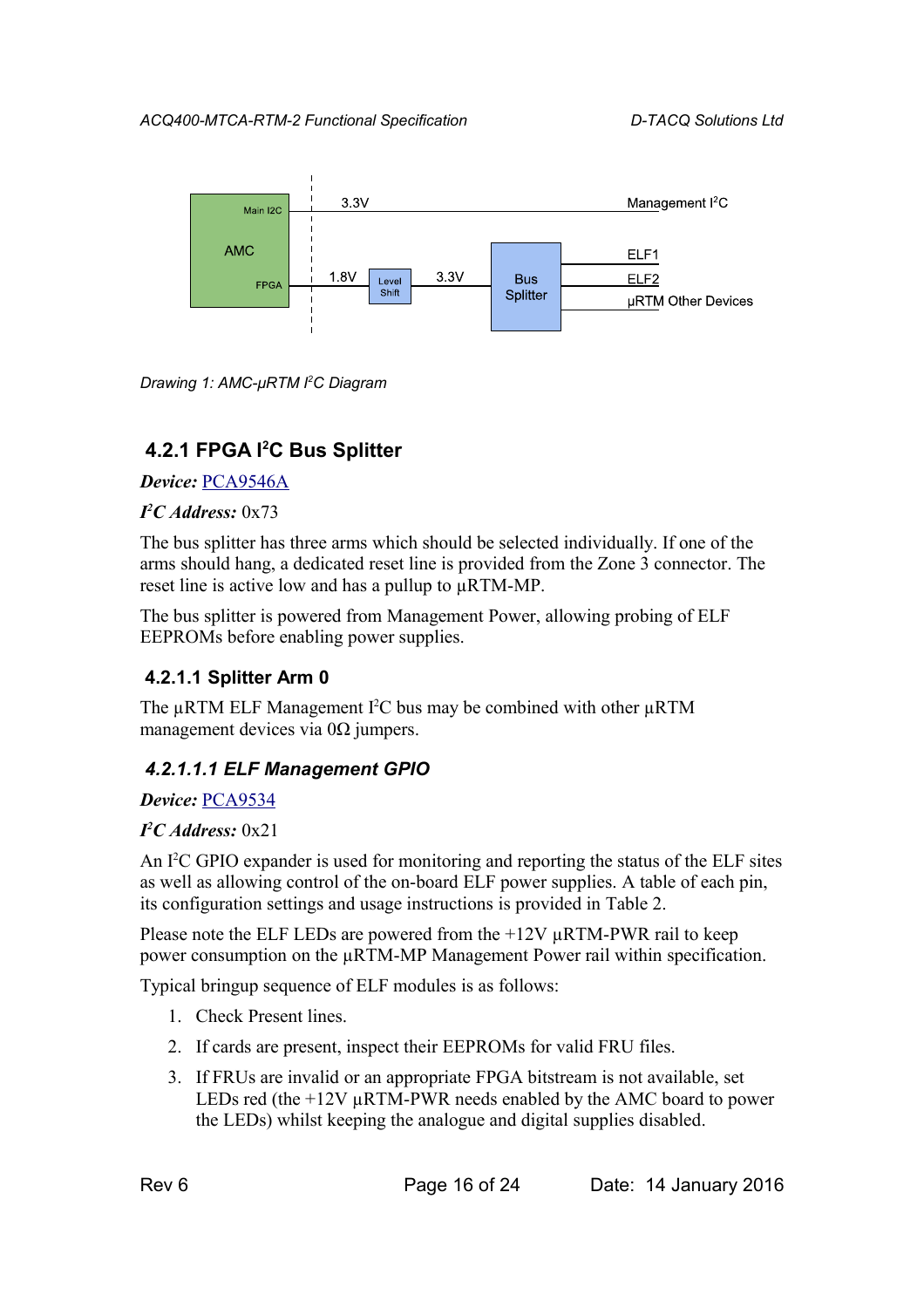4. If FRUs are valid, and an appropriate FPGA bitstream is available, set LEDs green as appropriate, enable the analogue and digital power supplies (no sequencing is required for these), and load the appropriate bitstream.

If the FPGA I/O voltage  $(+1.8V)$  is provided to the  $\mu$ RTM via the AMC, this should be gated by the AMC in a similar way to  $\mu$ RTM-PWR (+12V) and  $\mu$ RTM-MP (+3.3V) and enabled at the same time as the digital supplies.

| Pin            | <b>Function</b>                   | Dir | <b>Active</b><br>Low | <b>Default</b> | Usage $1$                                     |
|----------------|-----------------------------------|-----|----------------------|----------------|-----------------------------------------------|
| P <sub>0</sub> | ELF1 Green LED                    | Out | 10                   | 0              | Low = $Off$ (Default);<br>$High = On$         |
| P <sub>1</sub> | ELF1 Red LED                      | Out | $\mathbf{0}$         | 0              | Low = $Off$ (Default);<br>$High = On$         |
| P <sub>2</sub> | ELF2 Green LED                    | Out | $\Omega$             | 0              | Low = $Off$ (Default);<br>$High = On$         |
| P3             | ELF2 Red LED                      | Out | $\Omega$             | 0              | Low = $Off (Default);$<br>$High = On$         |
| P <sub>4</sub> | <b>ELF1</b> Present               | In. | 1                    |                | $Low = Present;$<br>High = Not Present        |
| P <sub>5</sub> | <b>ELF2 Present</b>               | In. | 1                    |                | Low = Present;<br>High = Not Present          |
| P <sub>6</sub> | Analogue Supplies<br>Enable       | Out | 1                    | 0              | Low = $Enable;$<br>High = Disable (Default)   |
| P7             | <b>Digital Supplies</b><br>Enable | Out | $\mathbf 0$          | 0              | Low = $Disable$ (Default);<br>$High = Enable$ |

<span id="page-16-0"></span>*Table 2: ELF Management GPIO*

#### <span id="page-16-2"></span> *4.2.1.1.2 ELF Power Supply Monitor 1*

#### *Device:* [AD7417](http://www.analog.com/media/en/technical-documentation/data-sheets/AD7416_7417_7418.pdf)

#### *I <sup>2</sup>C Address:* 0x28

Two devices are provided for monitoring the levels of the on-board power supplies. Each supply is divided down to an appropriate level to be monitored by the device so equations to convert the input in Volts back to the actual rail voltage are given i[n](#page-17-1) [Table 3.](#page-17-1) The negative voltage rail uses the +3.3V rail as a reference, therefore the +3.3V rail on ELF Power Supply Monitor 2 [\[4.2.1.1.3\]](#page-17-0) should be measured first.

The AD7417 also provides another temperature reading for the board.

<span id="page-16-1"></span><sup>1</sup> Usage descriptions "High" and "Low" refer to actual output voltage levels.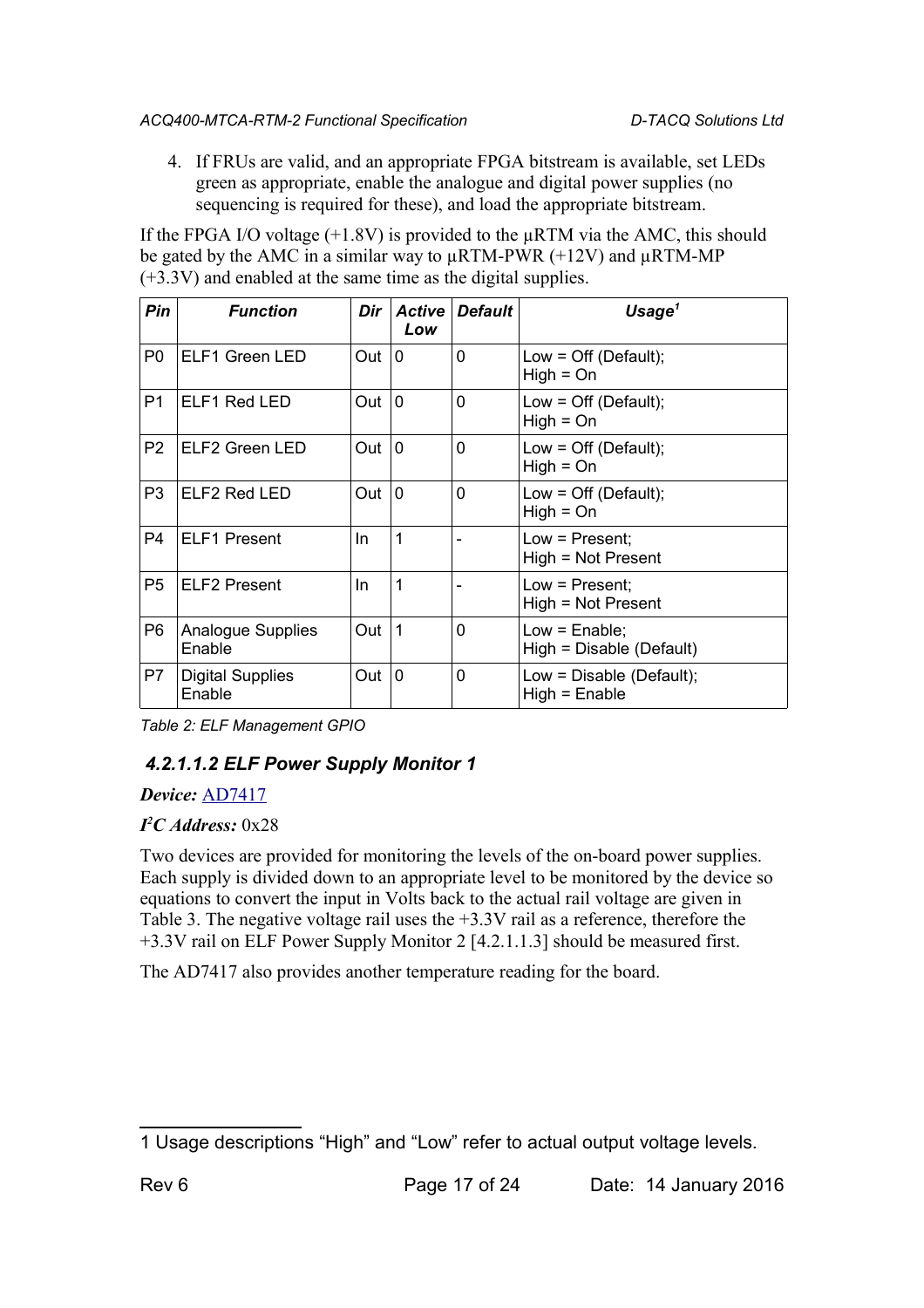|   | Input   Voltage Rail                 | <b>Input Conversion</b>                                  |
|---|--------------------------------------|----------------------------------------------------------|
|   | $-V_{\text{analogue}}$               | ((input_in_V * 33) – (measured_3.3V_rail_in_V * 28)) / 5 |
| 2 | l $\mathsf{+V}_{\mathsf{analogue}}$  | input in $V^*$ 11                                        |
| 3 | l $+5\mathrm{V}_{\mathrm{analogue}}$ | input_in_V * 4.012                                       |
| 4 | $+2.5V_{ref}$                        | input_in_V $*$ 2                                         |

<span id="page-17-1"></span>*Table 3: ELF Power Supply Monitor 1 Inputs*

#### <span id="page-17-0"></span> *4.2.1.1.3 ELF Power Supply Monitor 2*

#### *Device:* [AD7417](http://www.analog.com/media/en/technical-documentation/data-sheets/AD7416_7417_7418.pdf)

#### *I <sup>2</sup>C Address:* 0x29

Two devices are provided for monitoring the levels of the on-board power supplies. Each supply is divided down to an appropriate level to be monitored by the device so equations to convert the input in Volts back to the actual rail voltage are given i[n](#page-17-2) [Table 4.](#page-17-2) Use the  $+3.3V$  input value as a reference for the  $-V_{\text{analogue}}$  measurement on ELF Power Supply Monitor 1 [\[4.2.1.1.2\]](#page-16-2).

The AD7417 also provides another temperature reading for the board.

|               | <b>Input   Voltage Rail  </b> | <b>Input Conversion</b> |
|---------------|-------------------------------|-------------------------|
|               | $+2.5V$                       | input_in_V * 2          |
| $\mathcal{P}$ | $+3.3V$                       | input_in_V * 2          |
| 3             | $+1.8V$                       | input_in_V * 2          |
|               | $+5V_{ref}$                   | input_in_V * 4.012      |

<span id="page-17-2"></span>*Table 4: ELF Power Supply Monitor 2 Inputs*

#### **4.2.1.2 Splitter Arm 1: ELF1**

Each ELF module provides a FRU EEPROM holding card identifying information. Each ELF module also typically provides an [AD7417](http://www.analog.com/media/en/technical-documentation/data-sheets/AD7416_7417_7418.pdf) to monitor temperature and voltage rails.

The ELF1 site has its geographical address pins set as follows:

 $GA1:GA0 = 1:0<sup>1</sup>$  $GA1:GA0 = 1:0<sup>1</sup>$  $GA1:GA0 = 1:0<sup>1</sup>$ 

This means its AD7417 device (if present) and EEPROM will have addresses as given below.

#### *4.2.1.2.1 EEPROM*

*Device:* [M24C64](http://www.st.com/web/en/resource/technical/document/datasheet/CD00259166.pdf)

<span id="page-17-3"></span><sup>1</sup> The ANSI/VITA 57.1 Specification flips the geographical address bits as they are connected to the address pins of I<sup>2</sup>C devices: *Observation 5.22:* GA[0] is connected to Address bit [1] and GA[1] is connected to Address bit [0].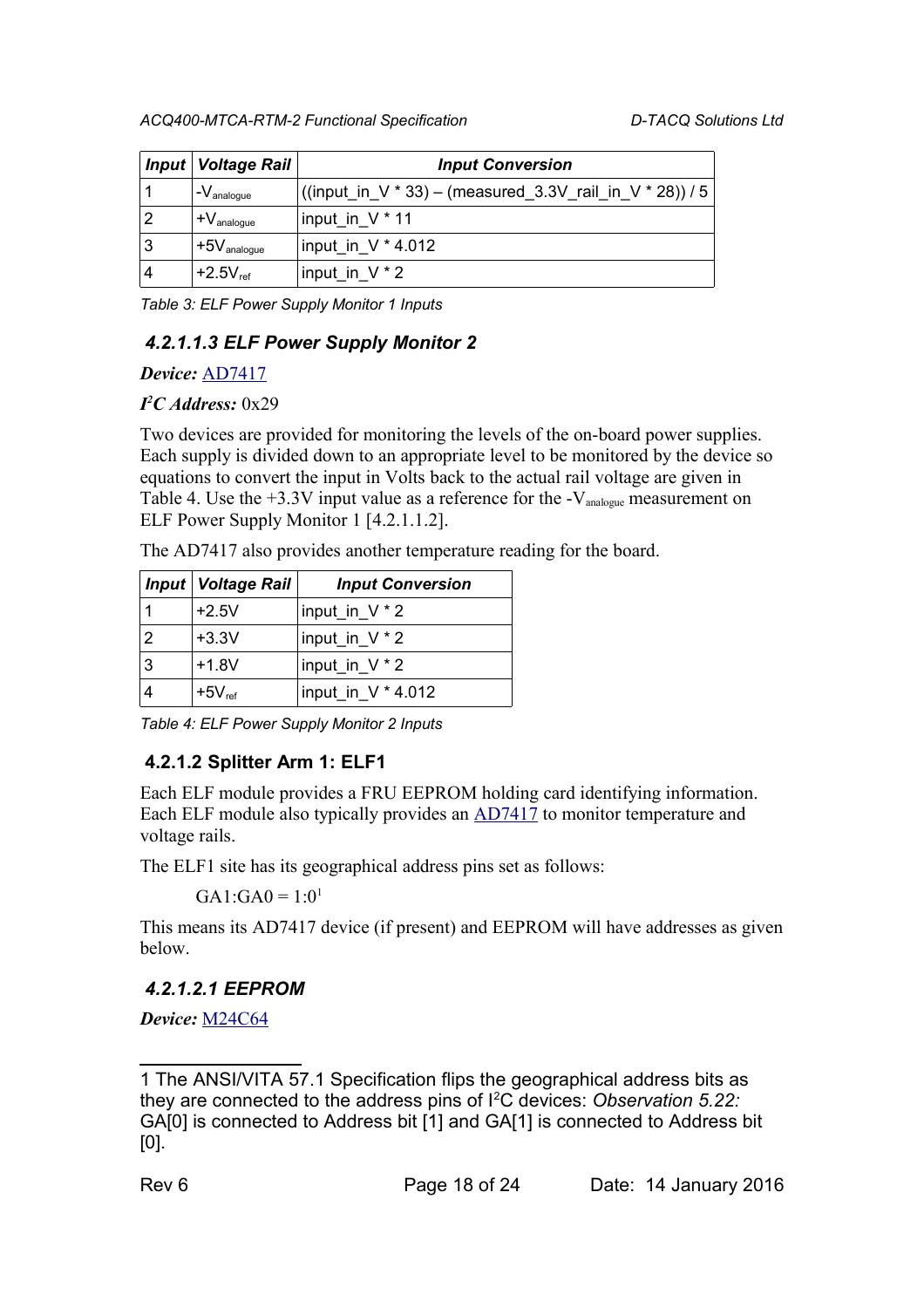#### *I <sup>2</sup>C Address:* 0x51

This contains FRU information such as card model, serial number, etc.

#### *4.2.1.2.2 Power Supply Monitor*

*Device:* [AD7417](http://www.analog.com/media/en/technical-documentation/data-sheets/AD7416_7417_7418.pdf)

*I <sup>2</sup>C Address:* 0x29

The monitored voltages on these devices typically vary between modules due to their different supply requirements. Please contact D-TACQ for details of voltages and conversion equations for specific modules.

### *4.2.1.2.3 Other Devices*

Some cards also have GPIO expanders providing extra functionality to a board such as gain control. Please contact D-TACQ for individual module requirements.

### **4.2.1.3 Splitter Arm 2: ELF2**

Each ELF module provides a FRU EEPROM holding card identifying information. Each ELF module also typically provides an [AD7417](http://www.analog.com/media/en/technical-documentation/data-sheets/AD7416_7417_7418.pdf) to monitor temperature and voltage rails.

The ELF1 site has its geographical address pins set as follows:

 $GA1:GA0 = 0.11$  $GA1:GA0 = 0.11$  $GA1:GA0 = 0.11$ 

This means its AD7417 device (if present) and EEPROM will have addresses as given below.

### *4.2.1.3.1 EEPROM*

*Device:* [M24C64](http://www.st.com/web/en/resource/technical/document/datasheet/CD00259166.pdf)

*I <sup>2</sup>C Address:* 0x52

This contains FRU information such as card model, serial number, etc.

### *4.2.1.3.2 Power Supply Monitor*

*Device:* [AD7417](http://www.analog.com/media/en/technical-documentation/data-sheets/AD7416_7417_7418.pdf)

I <sup>2</sup>C Address: 0x2A

The monitored voltages on these devices typically vary between modules due to their different supply requirements. Please contact D-TACQ for details of voltages and conversion equations for specific modules.

<span id="page-18-0"></span><sup>1</sup> The ANSI/VITA 57.1 Specification flips the geographical address bits as they are connected to the address pins of I<sup>2</sup>C devices: *Observation 5.22:* GA[0] is connected to Address bit [1] and GA[1] is connected to Address bit [0].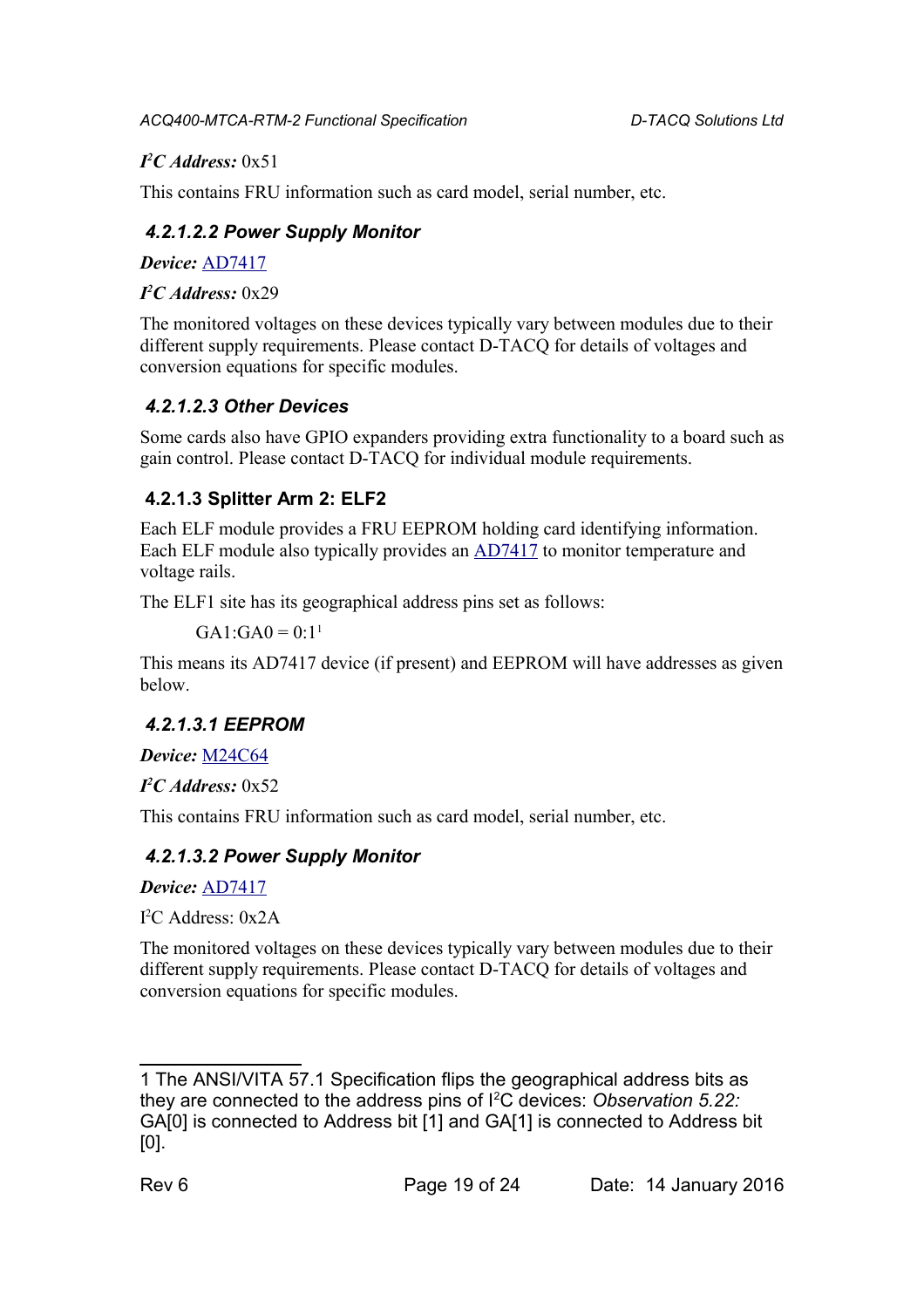#### *4.2.1.3.3 Other Devices*

Some cards also have GPIO expanders providing extra functionality to a board such as gain control. Please contact D-TACQ for individual module requirements.

## <span id="page-19-0"></span> *4.3 Front-Panel Clock*

A LEMO 00-type connector is provided on the μRTM faceplate allowing an external signal to be applied. This may be used as either clock or trigger.

Input voltage range of the connector is standard TTL: 0 to +5V.

On Rev A boards, the incoming clock signal is converted to  $+1.8V$  logic and is output directly on the Zone 3 connectors.

On Rev B boards, the incoming clock signal is converted to an LVDS differential pair (matching the DESY D1.0 specification) and output on the Zone 3 connectors.

Due to the input containing an overvoltage clamp diode, the external clock input is only available if the digital supplies are enabled.

## *4.4 Voltage Rails*

Each ELF module has different voltage and power requirements. The supplies onboard ACQ400-MTCA-RTM-2 provide enough power for every combination of module. No two ELF cards will require a current draw from the AMC module of more than  $3A$ , as defined by the MTCA.4 specification<sup>[1](#page-19-1)</sup>. Depending on the configuration, typical power usage will be much lower. Contact D-TACQ for typical power requirements of individual cards.

## **4.4.1 Digital Power Supplies**

On-board digital supplies are  $+1.8V$ ,  $+2.5V$ ,  $+3.3V$  and  $+5V$ <sub>analogue</sub>. The ELF modules will never use all of the available current – the overhead is present to allow for the requirements of all of the different modules. These are software controlled and monitored via I<sup>2</sup>C [\[4.2.1.1\]](#page-15-2).

### **4.4.2 Analogue Power Supplies**

On-board power supplies provide clean analogue power rails to the ELF modules. Factory-fitted options are  $\pm$ 13V or  $\pm$ 7V. Depending on the application and the desired input or output voltage range of the ELF modules, power usage may be reduced by setting SW2 (shown in [Drawing 2\)](#page-20-0) to HI or LO as appropriate.

The analogue power supplies are enabled [\[4.2.1.1.1\]](#page-15-0) and monitored [\[4.1.3](#page-13-1) an[d](#page-16-2) [4.2.1.1.2\]](#page-16-2) over  $I^2C$ .

#### <span id="page-19-1"></span>1 REQ 4-11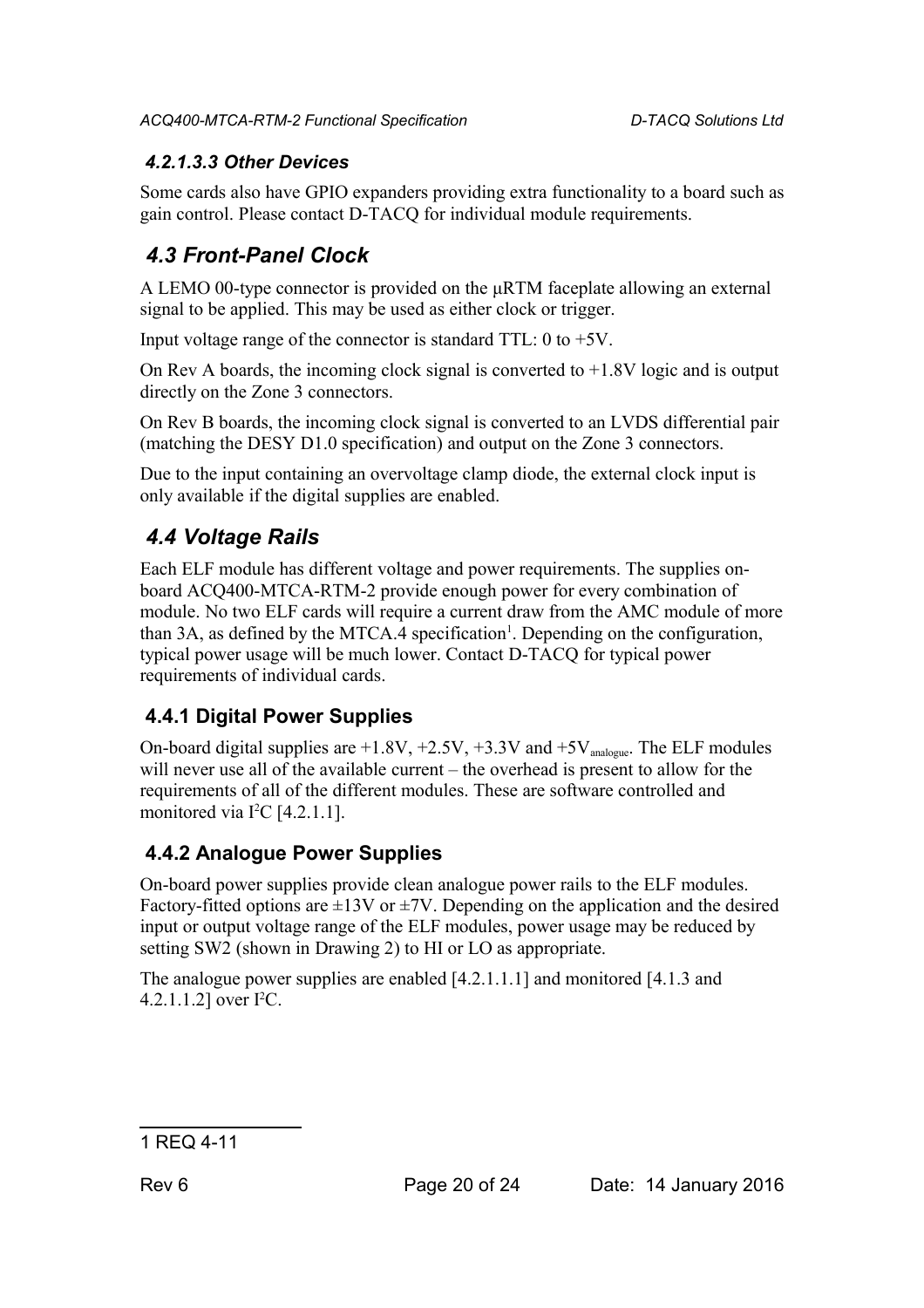| SW <sub>2</sub><br><b>Setting</b> | <b>Analogue Supply</b><br><b>Voltages</b> | <b>Typical I/O Voltage</b><br>Range |
|-----------------------------------|-------------------------------------------|-------------------------------------|
| HI                                | ±13V                                      | ±10V                                |
| ח ו                               | +7V                                       | ±5V                                 |

*Table 5: Analogue Supply Voltage Settings*



<span id="page-20-0"></span>*Drawing 2: Power Select Switch Location*

#### **4.4.3 Analogue Voltage References**

On-board voltage reference chips provide highly accurate  $+2.5V_{ref}$  and  $+5V_{ref}$ reference voltages for the ELF modules' ADCs and DACs. These are powered from the positive analogue voltage rail and are therefore enabled with the analogue supplies [\[4.2.1.1.1\]](#page-15-0). The voltage references can also be monitore[d](#page-17-0) over  $I^2C$  [\[4.2.1.1.2](#page-16-2) and [4.2.1.1.3\]](#page-17-0).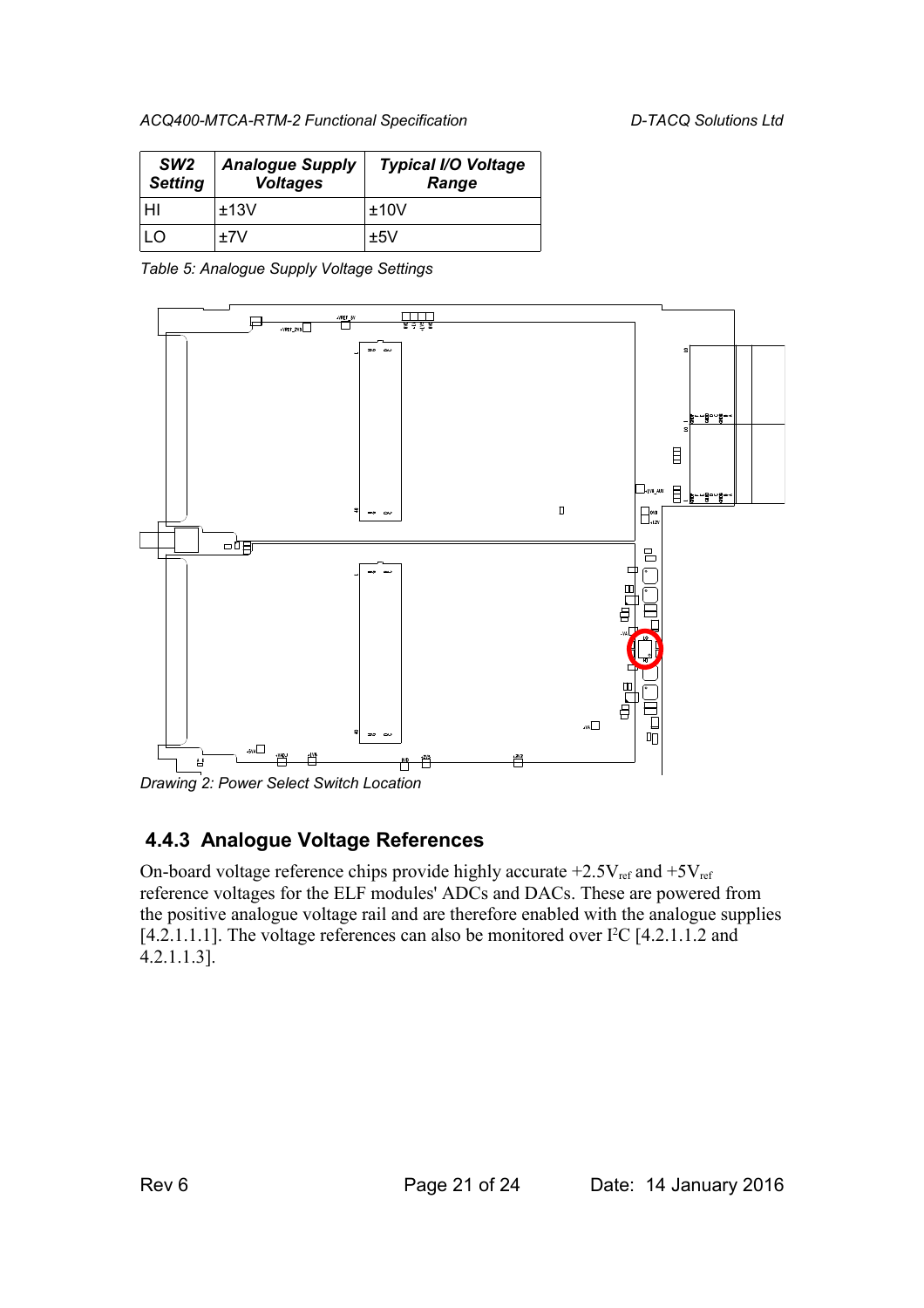## <span id="page-21-0"></span> 5 ACQ400-MTCA-RTM-2 Electrical **Specification**

*ACQ400-MTCA-RTM-2* conforms to the electrical specification of the AMC.0 and MTCA.4 standard. This is summarised as follows.

| <b>Parameter</b>                      | Min | Typ | $Max$ | <b>Unit</b> | <b>Notes</b>                                                                                                                                                                                                                                      |
|---------------------------------------|-----|-----|-------|-------------|---------------------------------------------------------------------------------------------------------------------------------------------------------------------------------------------------------------------------------------------------|
| µRTM-MP <sup>1</sup> Voltage          |     | 3.3 |       | V           |                                                                                                                                                                                                                                                   |
| µRTM-MP Current                       |     |     | 30    | mA          |                                                                                                                                                                                                                                                   |
| µRTM-PWR Voltage                      |     | 12  |       | v           |                                                                                                                                                                                                                                                   |
| µRTM-PWR Current                      |     | 1.6 | 2.5   | A           | Assuming 10W and 15W per ELF site<br>for Typ and Max respectively. <sup>2</sup>                                                                                                                                                                   |
| I <sup>2</sup> C, JTAG Voltage        |     | 3.3 |       | V           |                                                                                                                                                                                                                                                   |
| FPGA I/O Voltage                      |     | 1.8 |       | V           | Zone 3 connectors are currently fully<br>compliant with D1.0 spec, however we<br>would recommend generating the I/O<br>voltage on the front AMC card and<br>using some spare pins to provide this<br>power and avoid any potential<br>mismatches. |
| <b>FPGA I/O Current</b>               |     |     | 300   | mA          | Maximum required current for an<br>AMC-side +1.8V supply for ELF<br>module I/O if implemented.                                                                                                                                                    |
| Front Panel Clock V <sub>in-low</sub> |     |     | 0.63  | V           |                                                                                                                                                                                                                                                   |

<span id="page-21-1"></span><sup>1</sup> MP: Management Power

<span id="page-21-2"></span><sup>2</sup> Power usage varies depending on the fitted ELF modules. Please contact D-TACQ for more details.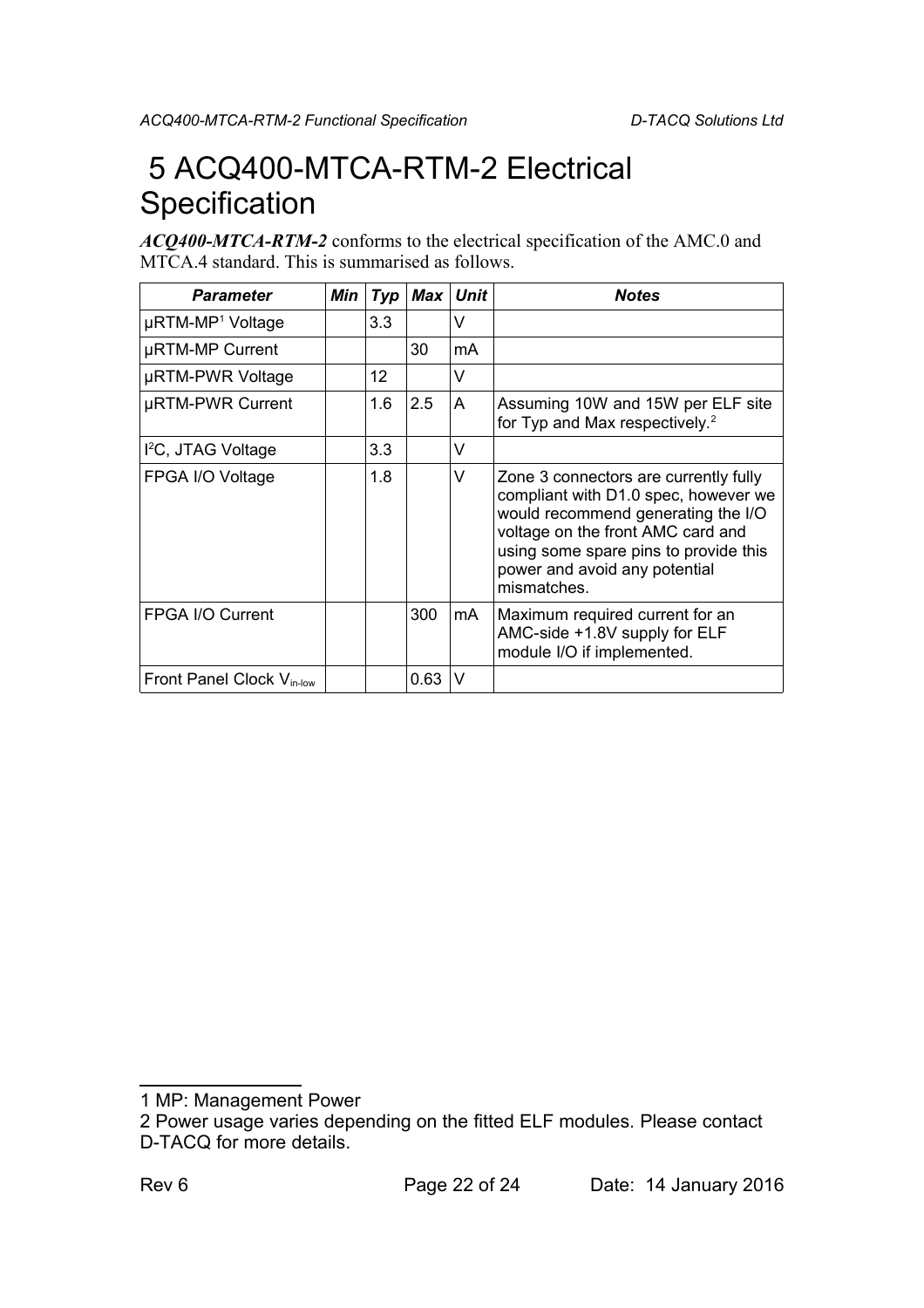## 6 ACQ400-MTCA-RTM-2 Specification

*ACQ400-MTCA-RTM-2* conforms to the mechanical specification of the AMC.0 and MTCA.4 standard. Additional characteristics are summarised below.

| <b>Parameter</b>  | <b>Notes</b>                                       |
|-------------------|----------------------------------------------------|
| Module Type       | Double-width, Mid-size                             |
| Zone 3 Connectors | 2x 30-pair TE Connectivity 6469183-1               |
| Mechanical Keying | N = 3; A = 90°; Voltage level keying: $>±1 - ±3.3$ |
|                   |                                                    |
|                   |                                                    |
|                   |                                                    |
|                   |                                                    |
|                   |                                                    |